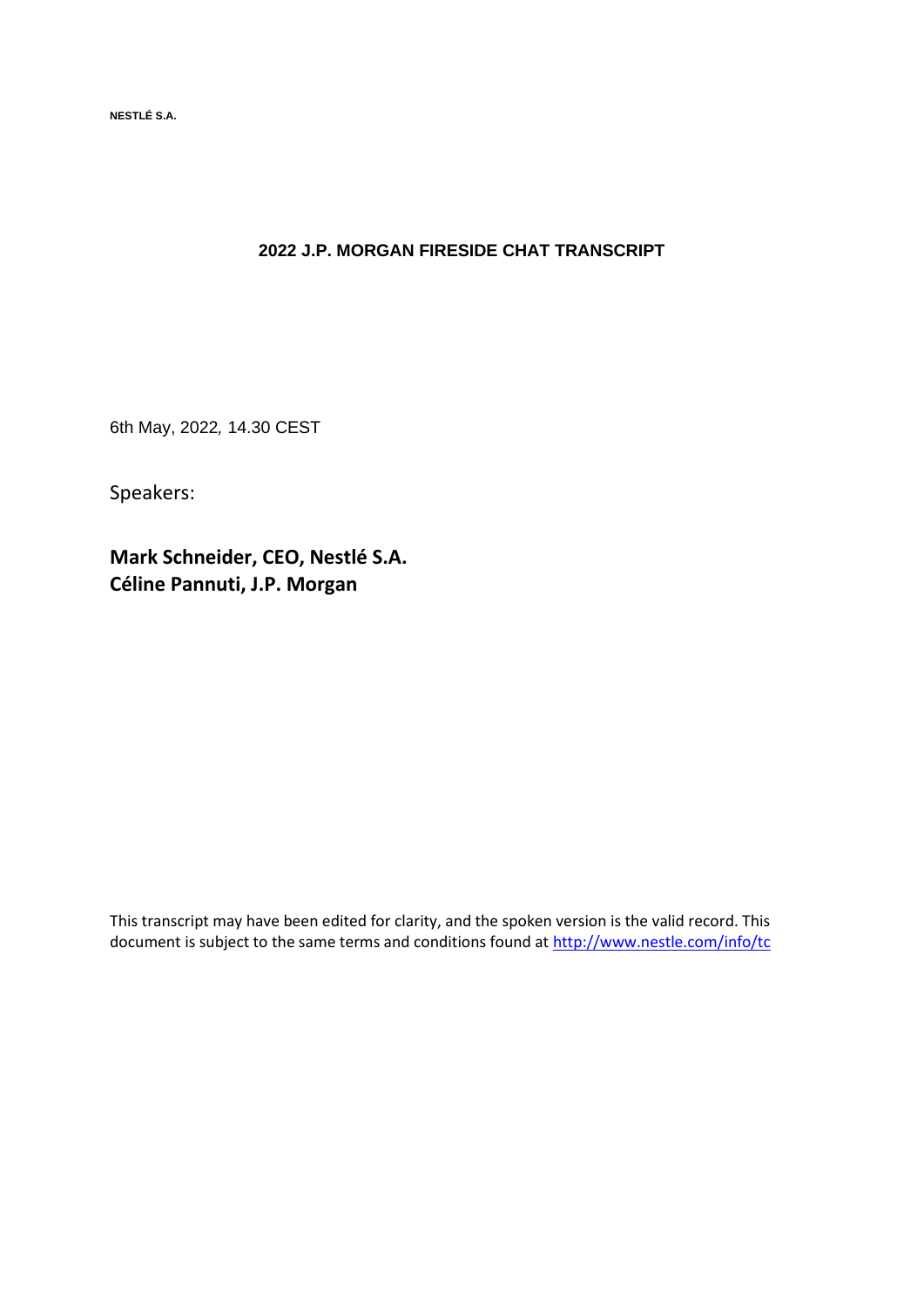## **Céline Pannuti, Head of Consumer Staples Research, J.P. Morgan**

Good afternoon. Good morning, everyone. Thank you for joining me today. I am Céline Pannuti head of consumer staples research at JP Morgan in Europe. And it is my pleasure today to be in Vevey and to host this discussion with Mark Schneider, CEO of Nestlé.

Good, afternoon, Mark.

## **Mark Schneider, CEO, Nestlé S.A.:**

Good afternoon. Thanks for having me. Thanks for coming out to see us.

| <b>Question on:</b> | <b>Nestlé post COVID</b> |  |
|---------------------|--------------------------|--|
|---------------------|--------------------------|--|

## **Céline Pannuti, Head of Consumer Staples Research, J.P. Morgan:**

Yes, well, I'm certainly very pleased to be here. It's beautiful behind me, so thank you.

In fact, maybe as we start this discussion, that would be something I wanted to ask you. As we see the COVID crisis somewhat normalizing, while not everywhere unfortunately, I want to see with you, what this crisis has changed for Nestlé, the way you operate but as well how do you see your consumers behavior maybe having changed, post this crisis.

## **Mark Schneider, CEO, Nestlé S.A.:**

So, a very important question as the world seems to be normalizing in a lot of regions, at this moment.

During the crisis. It was of course short-term crisis management, but what we've seen as we sort of navigate out of this, is that some consumer habits may have structurally changed for good. So one example is clearly the shift towards digital, vast step up in e-commerce activity for Food and Beverage. As you know, Food and Beverage prior to the COVID pandemic had been a bit of a laggard when it comes to the adoption of e-commerce activities.

Another good example is the mass increase in pet adoption. So here also we see little signs that people are now reducing their pet ownership. So it seems to have been a one-time step up in pet ownership around the world and then continued growth rates from there.

There's an increased interest in health and prevention, and certainly everything that's immune boosting, so that hasn't gone down and clearly meeting all the forecasts.

Then finally, there's one thing which I mentioned in our full-year conference call, that is the At-home revolution. The fact that all of us in the future are likely to be more flexible when it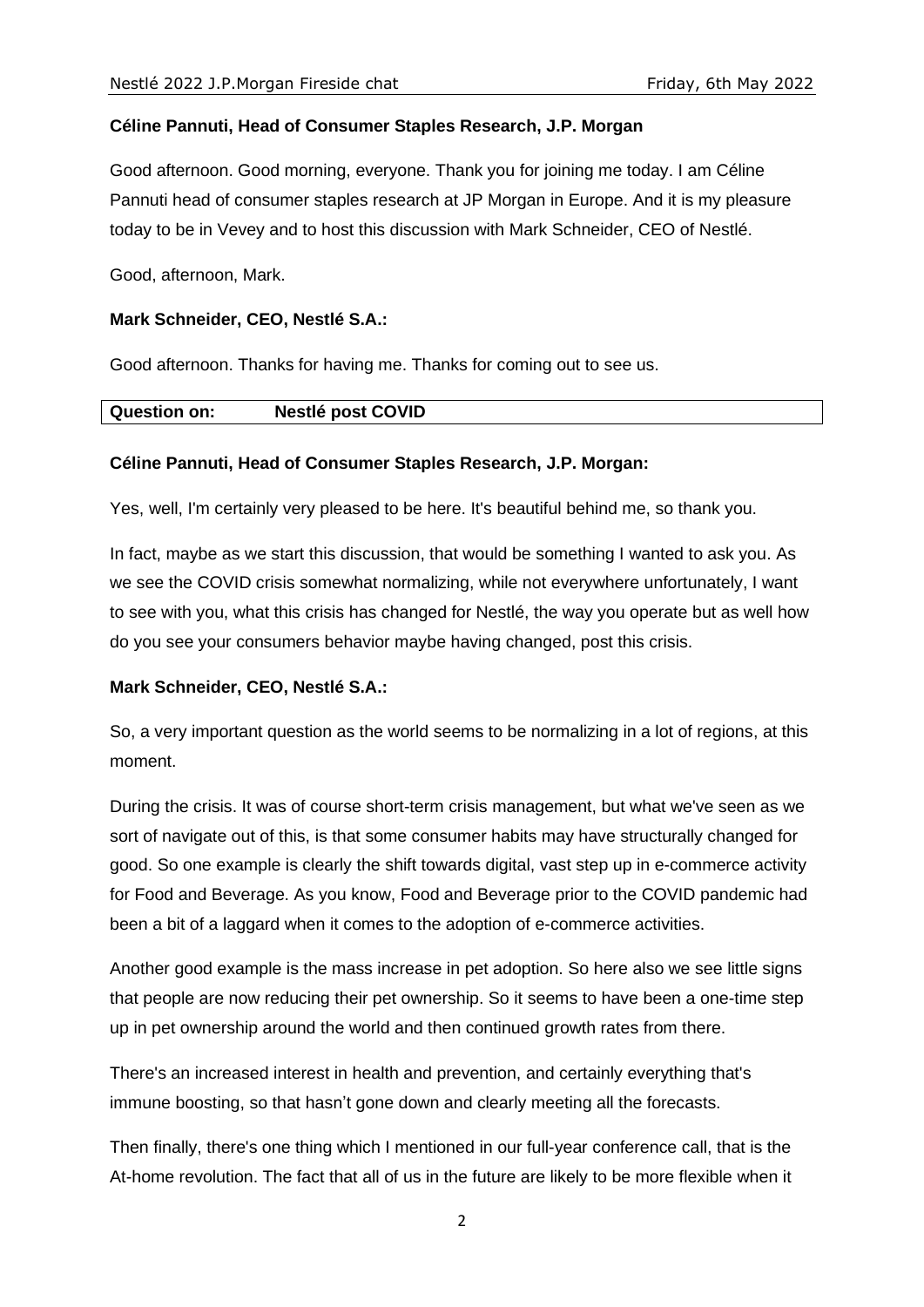comes to our working habits, certainly office-based workers will be, and it's a reasonable assumption, that part of our working week will be spent remotely and most likely that's at home and that's of course favoring retail products.

## **Question on: Changes to R&D at Nestlé**

## **Céline Pannuti, Head of Consumer Staples Research, J.P. Morgan:**

There are a lot of topics that you talk about that we will discuss. As you said, you recently had your Q1 results and updated on business, and I think you recently did another interview. So I really want to take this opportunity to focus on two strategic topics. Number one is portfolio change with a focus on the Nestlé Health Science and Consumer health care which you discussed. Number two is to understand how Nestlé is changing to adapt its products and its practices for sustainability, demands of its consumers but as well of its stakeholders.

So before we go into the future, let's step back a bit on how the journey has been over the past five years. You mentioned earlier the benefit in terms of consumption trend, and certainly Nestlé has delivered on its targets to 2020. The end market has been supportive, I think as well the portfolio has changed. But what I would like to hear from you is how some of the core skill sets at Nestlé have evolved. And we'll start with R&D, which I think was one of the first changes that you made as you came, so if you could tell us how your R&D is developing and what are the key opportunities ahead for Nestlé.

## **Mark Schneider, CEO, Nestlé S.A.:**

I'm glad you're starting on R&D because when we talk about portfolio changes and portfolio evolution, very often from our equity owners, the first thought is towards M&A. But obviously a lot of that portfolio evolution happens, over time, through new product development and that is the most value creating way of evolving the portfolio. If you develop something, make it and sell it under your own steam rather than paying a significant multiple for that.

Yes, the cycle time from concept to shelf has been reduced significantly. This was mostly activity that happened in 2018-2019. We had a few proof points, even before COVID, for example, a fast launch of our Starbucks coffee range. But then during the COVID pandemic, we were able to continue that under the more difficult conditions that pandemic posed on us when it comes to just working remotely and, you know, keeping safety requirements in our development areas. We were not slowing down, in fact, 2020- 21 saw both acceleration in our new launch activity.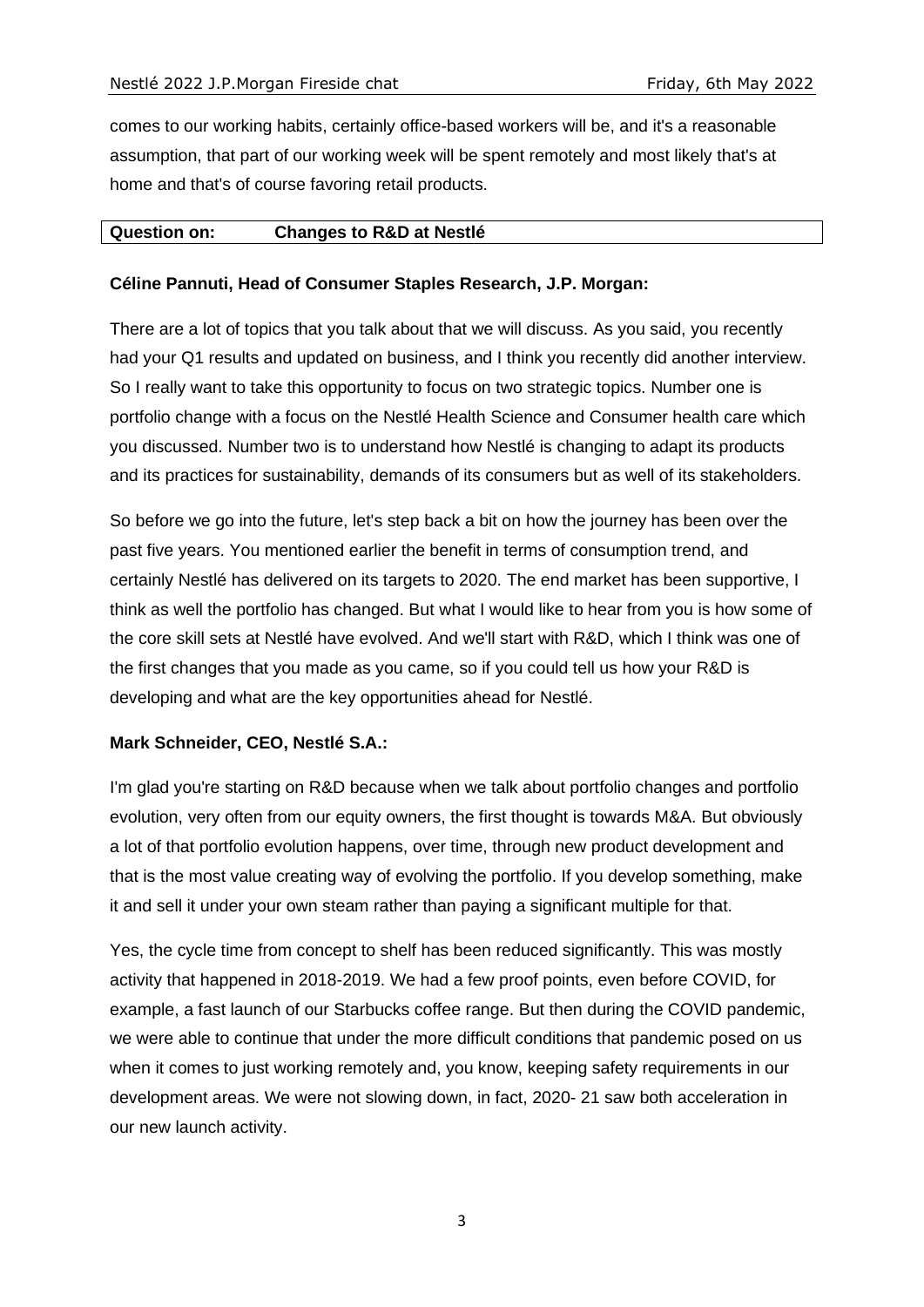We were able to tactically to do things that we weren't able to do before. For example, when we saw, at the onset of a crisis, this vast increase in interest in immune boosting. We were able to develop products that were actually hitting the shelves right in that first pandemic winter of 2021. So, you know, spring '20 we saw the trend and then sometime in the winter 2021 they were on-shelf and that would not have been possible before. And so, aside from just being at par or faster than competition, I think tactically we were also able to explore these fast-moving trends while they're still on and not coming out with a product when the trend is gone.

#### **Question on: Use of digital**

#### **Céline Pannuti, Head of Consumer Staples Research, J.P. Morgan:**

When you think of those fast-moving trends, and as well what you said earlier about the adoption of e-commerce, I would like to understand as well the digitalization of the organization. Obviously, we've seen e-commerce accelerating maybe you have discussed that. We would like to understand how this enables you to maybe a better forecasting, better end-to-end supply, how you are powered by digital within Nestlé.

## **Mark Schneider, CEO, Nestlé S.A.:**

Sure happy to comment. Look, I'll give you a few specific examples across the entire value chain. But let me also start with a high-level comment. That is, when it comes to large organizations like ours, I think the full digital build-out has only just begun. That may be astonishing to some people because we feel that smartphones and tablets and computers are so ubiquitous. But at the end of the day when you look at most processes in large organizations, it's interesting to see how many interrupts there are, they're not fully digitally linked and connected to the full potential yet. I think COVID and some of the rapid IT work that needed to happen at that time, to keep everyone connected, was almost like a starting shot for people to rethink; well, you know, was the way we handled things before optimal and couldn't we do it in a smarter, more connected and even more digital way? And so I believe over the next decade, the rest of this decade, you will see a burst of activity and of course this will include us in exploring digital opportunities across the entire value chain.

Now specifically on a few things we're doing already, it starts with digital support for sourcing, where with AI, when it comes to the fine art of commodity buying, it's always good to benchmark the gut feel that the buyer has against the recommendations that the AI system would make. And then of course, these AI systems are learning over time and so those recommendations get better and better. It's a good example on the buying side and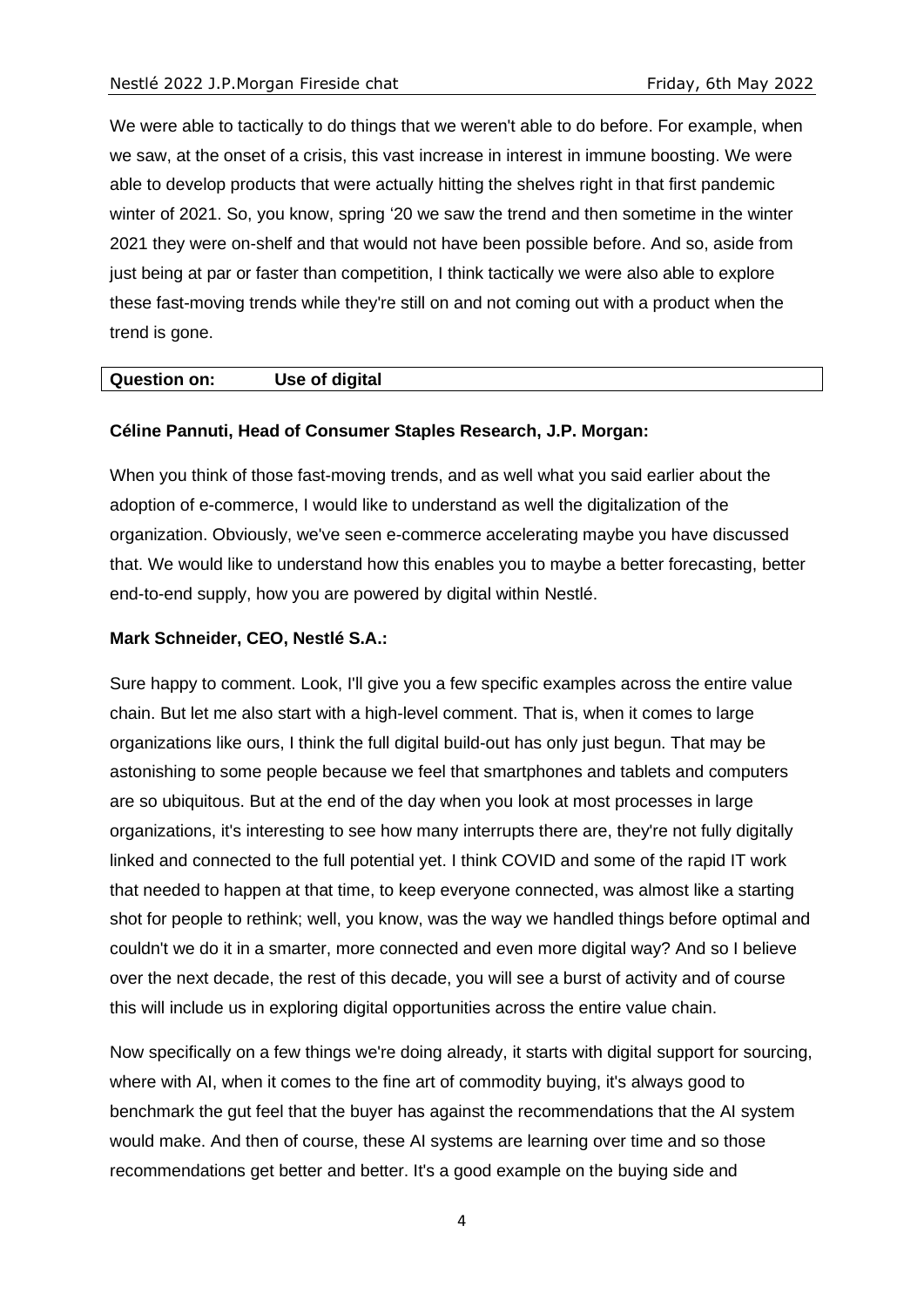especially now with some of the commodity price surges it shows you that smart buying, of course, is the beginning of it all.

When you look then at the manufacturing process. During the crisis, we had to switch to a remote maintenance for a lot of activities because we couldn't fly out there anymore on some of the more complicated maintenance items. And so there's no need now after the end of the pandemic to go back to traveling when over two years, with good results, you were able to do that remotely.

There's also lots of predictive analytics when it comes to maintenance activities and manufacturing upgrades. That's something that we're exploiting very forcefully. Then downstream and think about distribution, optimizing logistics, there's lots of savings' opportunities in there and then also increasingly on shelf availability by shipping the right things to the right place at the right time. And on the consumer facing side, obviously a vast amount of work also linked to personalization of our offerings and personalization of the approach. And then overall, when it comes to the data landscape, that focus on first- and second-party data, as opposed to the old world of just working with cookies.

## **Question on: Portfolio management - Coffee**

## **Céline Pannuti, Head of Consumer Staples Research, J.P. Morgan:**

As we move now to portfolio changes. I think you have rotated around 20% of your portfolio;13% of disposal and the remainder in acquisition. As a result, in fact, I looked at your two main divisions, Coffee and PetCare, their contribution to profit has accelerated 40% to 50%. There has still been some acquisition in Coffee, but clearly, they've also been the engine of growth, if I look at the last five years in terms of their top line contribution.

So maybe if I start with Coffee, Starbucks, you alluded before you were fast and it does help to add an extra billion. What I would like to understand - so we understand Coffee, how you went into the Nestlé compatible capsule market and won there, while also increasing Nespresso. But what I would like to understand is what's next for Coffee, being in terms of regions, technologies. You were talking about R&D before, and as well retail, because I don't think we hear much about Blue Bottle.

## **Mark Schneider, CEO, Nestlé S.A.:**

So let me start by saying we love Coffee as a category. It's vast. It's full of meaningful subcategories and different ways of consuming coffee around the world. It has a wonderful innovation pipeline, and consumers who are willing to explore new things. And, you know,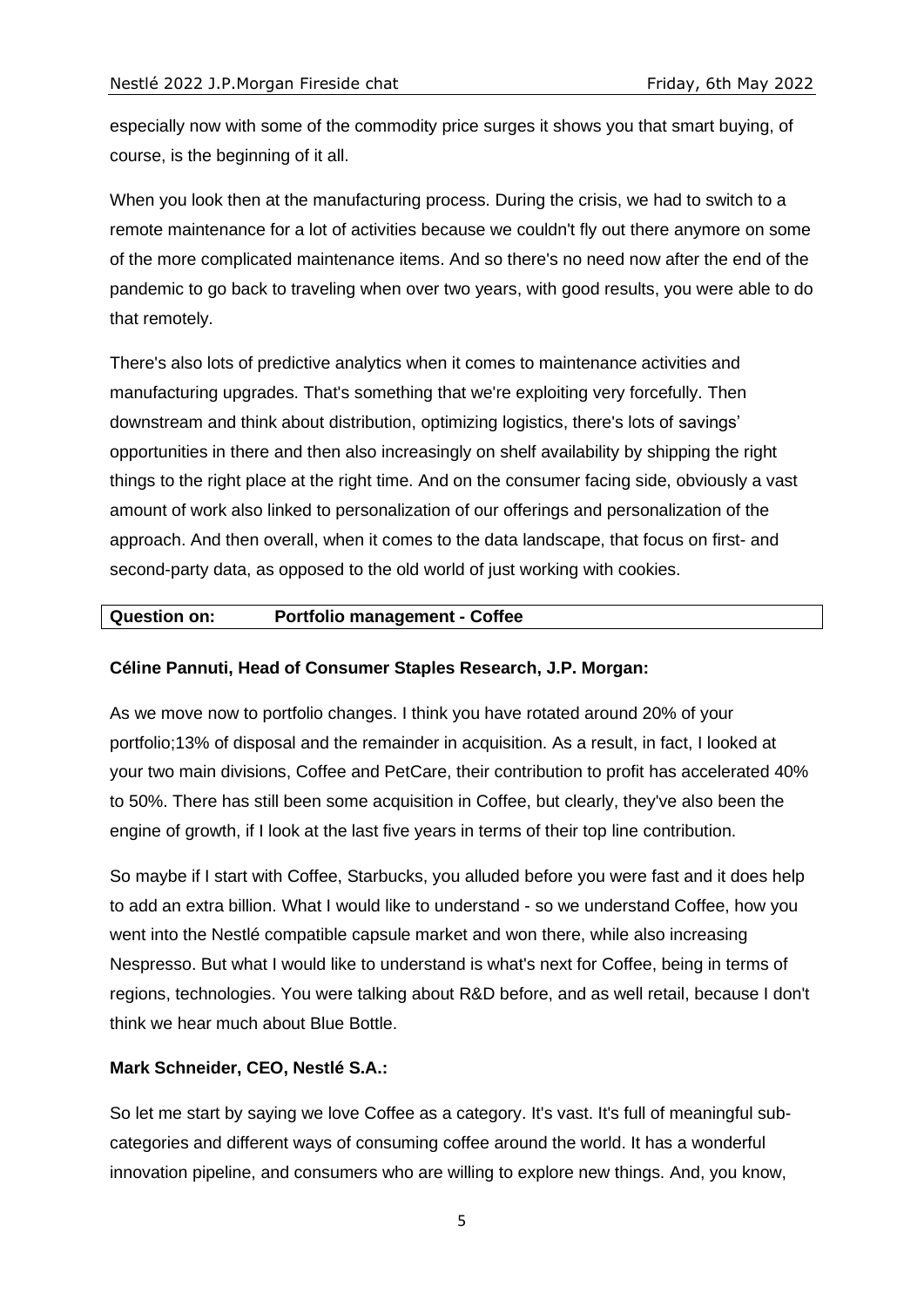that provides the basis for ongoing premiumization. We're already in a 30-year premiumization drive that began sometime late 80s, early 90s, and has never stopped. Looking ahead, I see no end to that and consumers' willingness to pay for meaningful good innovation and quality. It has not diminished. So that all makes it a wonderful category and to be leading in that wonderful category is a really important.

Yes, portioned, which as you know we invented, is still our key growth driver. I think it has unique consumer benefits when it comes to convenience, and also when it comes to shelf life. Especially in an at-home environment, when you think about someone on a quick coffee break, trying to have as quickly as possible, the highest quality cup of coffee available. Nothing beats using that capsule and just pulling it in a matter of seconds, without having to clean the machine afterwards. So clearly for that environment, it's so well positioned. Personally during that crisis, I got so many emails and comments from friends and relatives who were saying, 'Look, I had one Nespresso coffee machine or Nescafé Dolce Gusto machine, now I have a second one because I wanted one in my home office, I didn't want to go to the kitchen all the time'. So clearly, this is the go-to solution for the discerning consumer that wants to work from home. With Starbucks and also with the Nescafé range, I think we are successfully addressing at different price levels, the compatibles market and that's going really well for us. Then obviously we're also, in the spirit of leaving nothing uncovered, we're also doing a full-scale push into ready-to-drink because there are parts of the world and there are age groups that clearly have a strong preference for that.

I would also want to put an emphasis on another invention of ours and that's soluble. So soluble has been seen by some people as a commodity, but I think starting from Asia now, there's a renewed interest in premiumizing soluble. Remember there's lots of areas in the world, and actually some of the areas with the biggest upside, where per capita consumption is less than 10 cups a year. If you want to explore whether coffee is for you. The most riskless way to get into coffee is with soluble. It doesn't require you to buy a machine and have some upfront investment, only to find out later but maybe this is not your go-to drink solution. So in soluble I think there's a renewed interest and a new life. And still people want a top-notch product and that opened the door to premiumization. We saw that in Korea and China and now it's also catching on in Europe and in the United States. And that's a trend that of course we also intend to lead in the way of drinking coffee that we invented.

#### **Question on: Portfolio management - PetCare**

**Céline Pannuti, Head of Consumer Staples Research, J. P. Morgan:**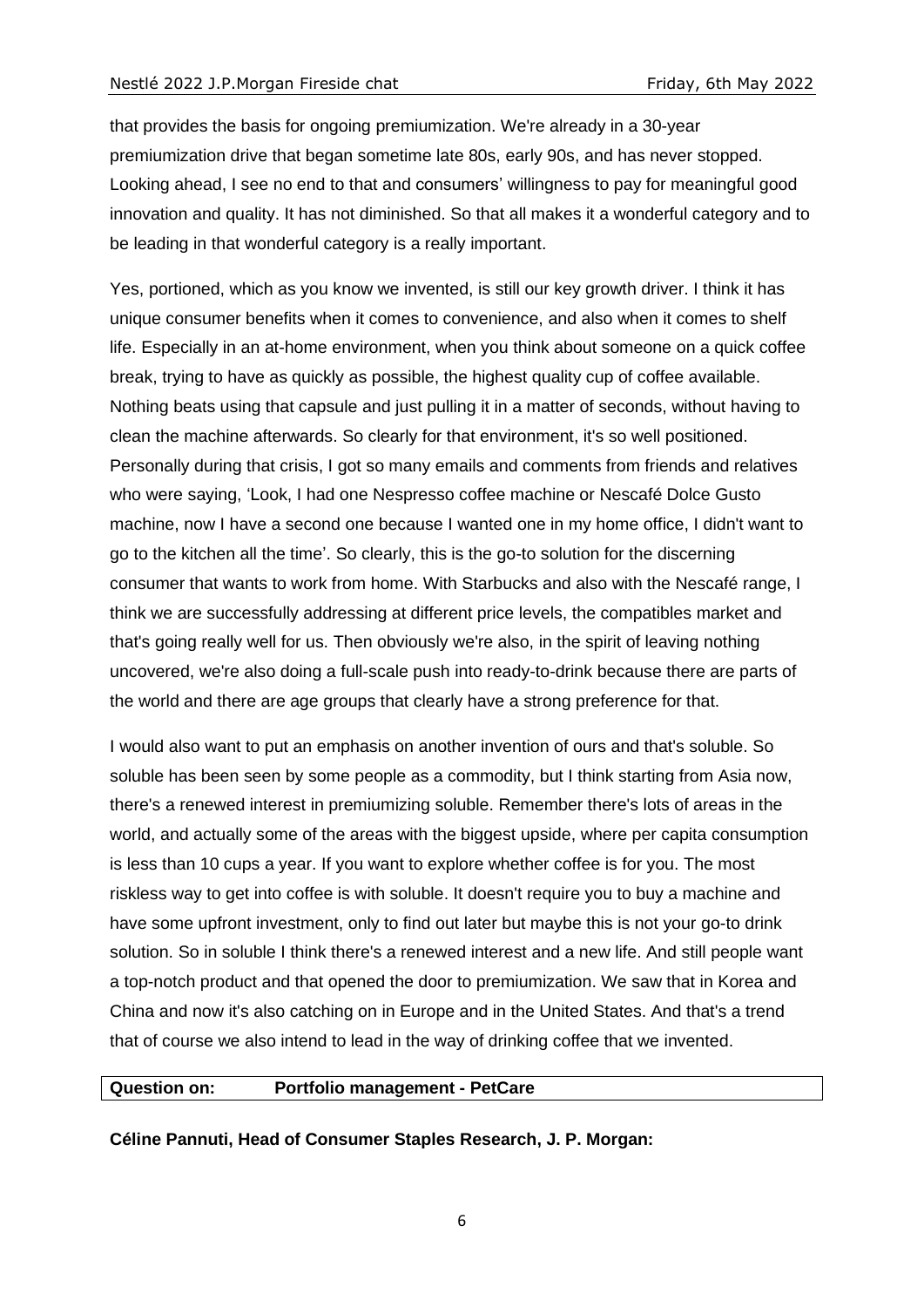So the other category that has been also benefiting from premiumization is PetCare. Now, I think that you mentioned earlier that pet adoption has been another driver. And I think how you won online, especially in North America, and developed over the past five years, has also been a driver. So we all understand that those are structural drivers. It just feels like it has been a little boosted over the past couple of years so are we right to expect those tailwinds to fade somehow, how should we look at this? And talking about health which will be my next topic, what about pet health? Is there room for that in your portfolio, beyond pet nutrition?

## **Mark Schneider, CEO, Nestlé S.A.:**

Yes, so clearly, we had two major growth drivers in PetCare and even before the pandemic. One is that continuing premiumization in advanced markets, people more and more seeing the pet as a fully-fledged family member and trying to do the best for their pets. Then the other one is that ongoing caloric conversion as we call it in developing markets. That is as countries and households get wealthier and have more disposable income, rather than feeding the pet with household waste, they turn to a dedicated pet food which is more hygienic, more convenient and also, most of the time, better for the pet. So those two drivers continue in an unabated fashion and there is no end in sight for both of these.

What happened in the pandemic is what I mentioned earlier, that is the one time step up in pet ownership and just from some anecdotal evidence and things may vary by country, I still feel that waiting lists and waiting times with breeders tend to be significant. So it's not like this trend is completely over. Not everyone who wanted to adopt a pet during the pandemic has been succeeding in that and so some of the people are still waiting for their pet. And we haven't seen a significant flow back. So we haven't seen you know, a significant inflow into animal shelters from people who may have concluded that a pet doesn't fit their lifestyle post pandemic.

So all in all, frankly, what we've been seeing so far has been beating our expectations. And then we see at the same time where we come up with new premium products, or when we look at our emerging market activities that the two growth drivers from before, as I said continue without much interruption. So, I think all in all, wonderful growth prospects.

The notion of pet health is important. And I think there's two opportunities. One is you see our minority investments in IVC and the whole notion of ecosystem building, because every pet owner at some point or another will also have to do a trip to the vets and obviously the vet has a lot to say when it comes to pet nutrition. And then the other one is supplements, vitamins, minerals and supplements for pets. To me that's a wonderful high value solution,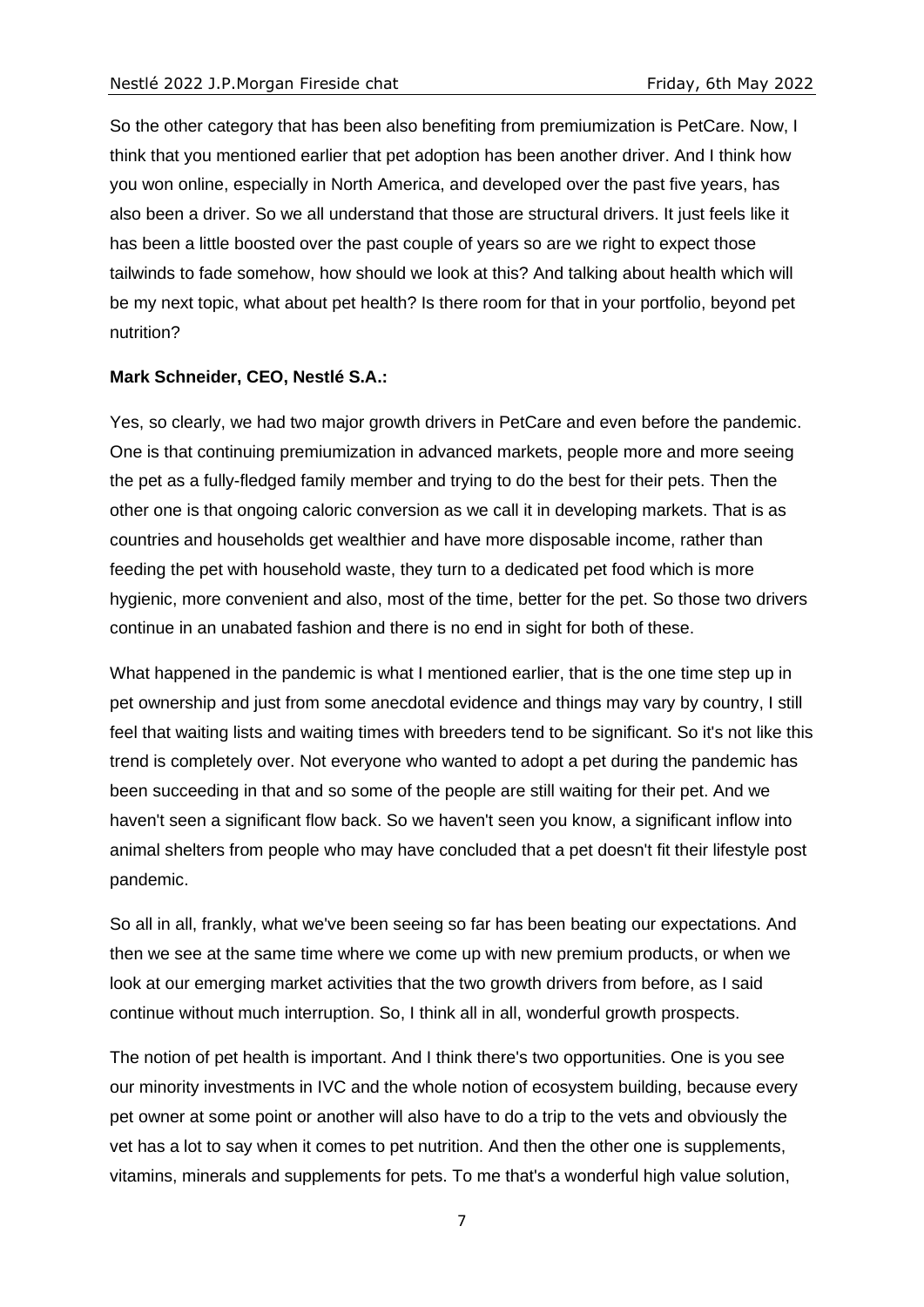just like it is with Nestlé Health Science for humans. And it's also one where I believe we can leverage some of the existing, very strong, very trusted, brand names we have in pet food and build a nice position in that space as well.

## **Question on: Nestlé Health Science**

## **Céline Pannuti, Head of Consumer Staples Research, J.P. Morgan:**

Right, so that takes me to human health in a way. So for you Nestlé Health Science is a CHF 6 billion business which has roughly doubled over the past five years. Very strong growth but as well through acquisitions. There are different bits in this business. So I think around 2 billion is Medical nutrition. And 4 billion is Consumer care, which includes VMS and the Boost business in healthy ageing. Now, Consumer health, you call it Nestlé Health Science, may mean a lot of things to different companies. Within even that I would say the Nestlé portfolio is already quite broad, so could you tell us what exactly is for you Health Science? Which are the contours of this industry that you are interested in?

## **Mark Schneider, CEO, Nestlé S.A.:**

And it's a fair question. And we noticed with our Full-year roadshow activities and investor meetings that obviously the interest in that space is significant. People realize that we have invested a lot of money in this space over the past few years and they would like to have a better visibility. What exactly the shape and the gestalt of Nestlé Health Science is and the strategy of where we want to go.

So obviously, I'll be happy to give you some additional information. But let me also say that later this year in our Investor Relations activity and with our next investor day, we will also put special emphasis on this subject. We want people to have good clarity and visibility of what comprises Nestlé Health Science, and then also, where we want to go.

To me, it is in three subcategories, all built around the notion of nutrition and metabolism. The historic core was Medical nutrition. So this is mostly calorie replacement for people that need extra calories like for example, aging population or people before and after medical procedures. So it started from a hospital setting and then over time with brands like Boost it also got a consumer presence in markets that permit to have consumer products of this type, the US being a great example. And that one really happened, almost an historic mainstay, we're one of the four leading medical nutrition makers in the world. Given the aging population and given demographics in many emerging markets, this is clearly a growth business going forward and one that we're fully dedicated to.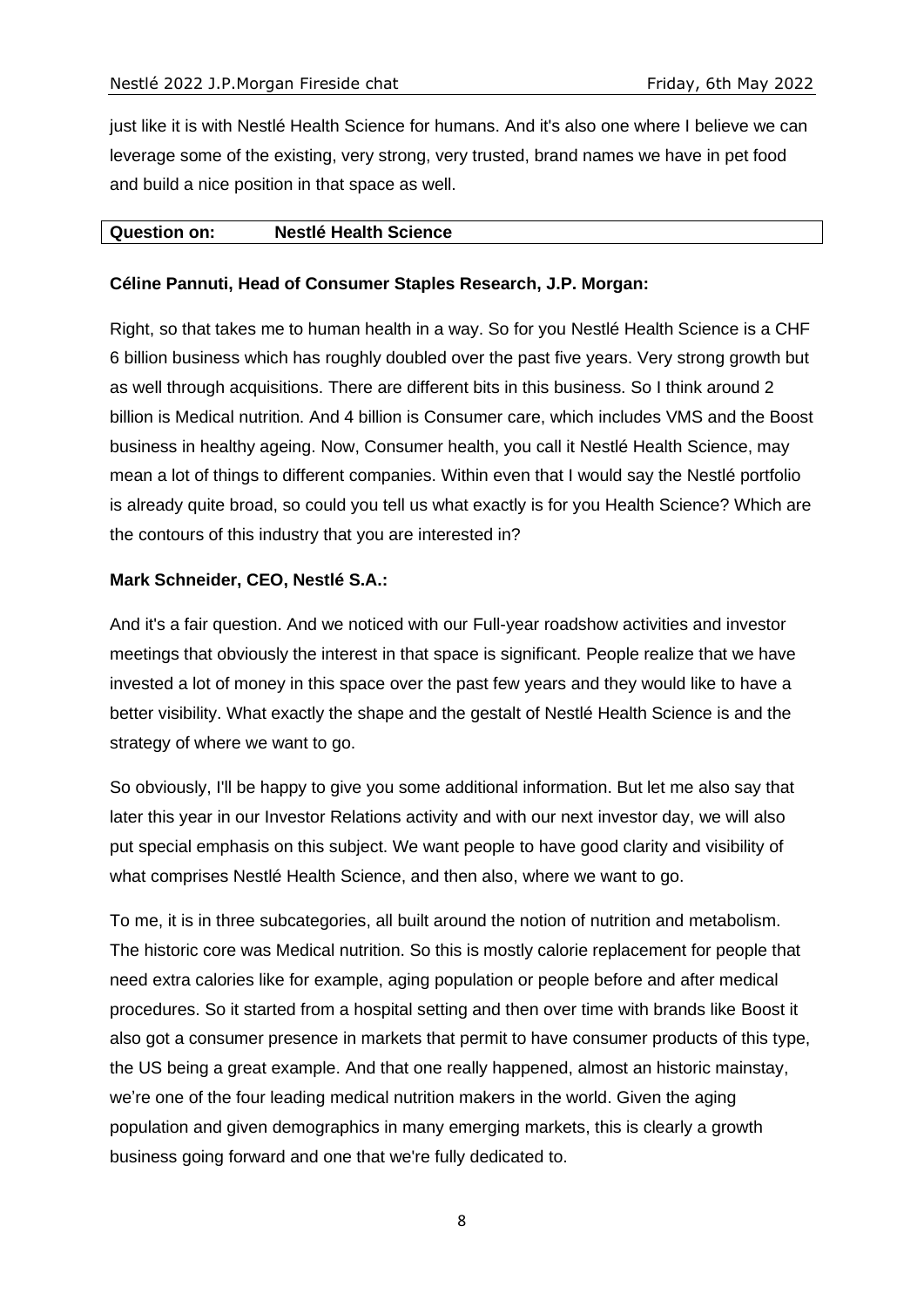As part of the consumer side of the business, we saw several years ago that significant opportunity in the vitamins, minerals and supplements and I think through a number of acquisitions, but also internal developments and geographic expansions, we have built our presence in that space pretty significantly. Why did we see an opportunity there? We saw an opportunity because traditionally, it's quite regulated, but not very intensely policed by a lot of regulatory agencies. And there were instances in the past when you had quality lapses and products not being on spec or poor ingredients being used. And so we saw an opportunity with high quality standards for a successful branding. And having basically consumers trust in the brand, replace some of the missing supervision. And so not surprisingly, we really started from the high-price level, premiumized products. The Atrium acquisition 2017 I think was a landmark step, it got us significant brands such as Garden of Life and Pure that we then very aggressively took international and very successfully. And then we complemented that with some local acquisitions because there's lots of local brands as well that have strong consumer allegiance that we wanted to capitalize on. And then obviously the landmark step last year was the acquisition of The Bountiful Company, which gives us, in addition to some more very trusted key brands such as Nature's Bounty and Solgar, it also gives a significant manufacturing heft at scale, and takes us more solidly into the mainstream of this industry. And gives us a staying power and efficiency, that's pretty hard to beat. So I think that foray overall has proven to be very successful.

The third bucket is Novel therapeutic solutions. So this is where it gets to be a little bit more high tech. We're certainly staying away from biologics, we're staying away from injectables, but we're exploring opportunities there around allergies as far as they're related to nutrition, digestive problems, and so forth. And some key acquisitions here were Zenpep and also Aimmune. So those are the three buckets we're dedicated to all three of them, we see significant opportunities in all three of them. And so far, the results have been very impressive.

## **Questions on: Novel therapeutic solutions**

#### **Céline Pannuti, Head of Consumer Staples Research, JPMorgan:**

In fact, I want to spend a bit more time on the first two buckets you mentioned. If I look at the last one, when you bought Zenpep and even Aimmune and I think there was questions about whether you may be stretching a bit too far. Like you say it's a bit high tech so as a food company, is it really Nestlé's place to be there? And Aimmune I think the rollout has been delayed because of COVID. But at the time of acquisition, the plan was that it could be a \$1 billion business. Where are we tracking against this plan?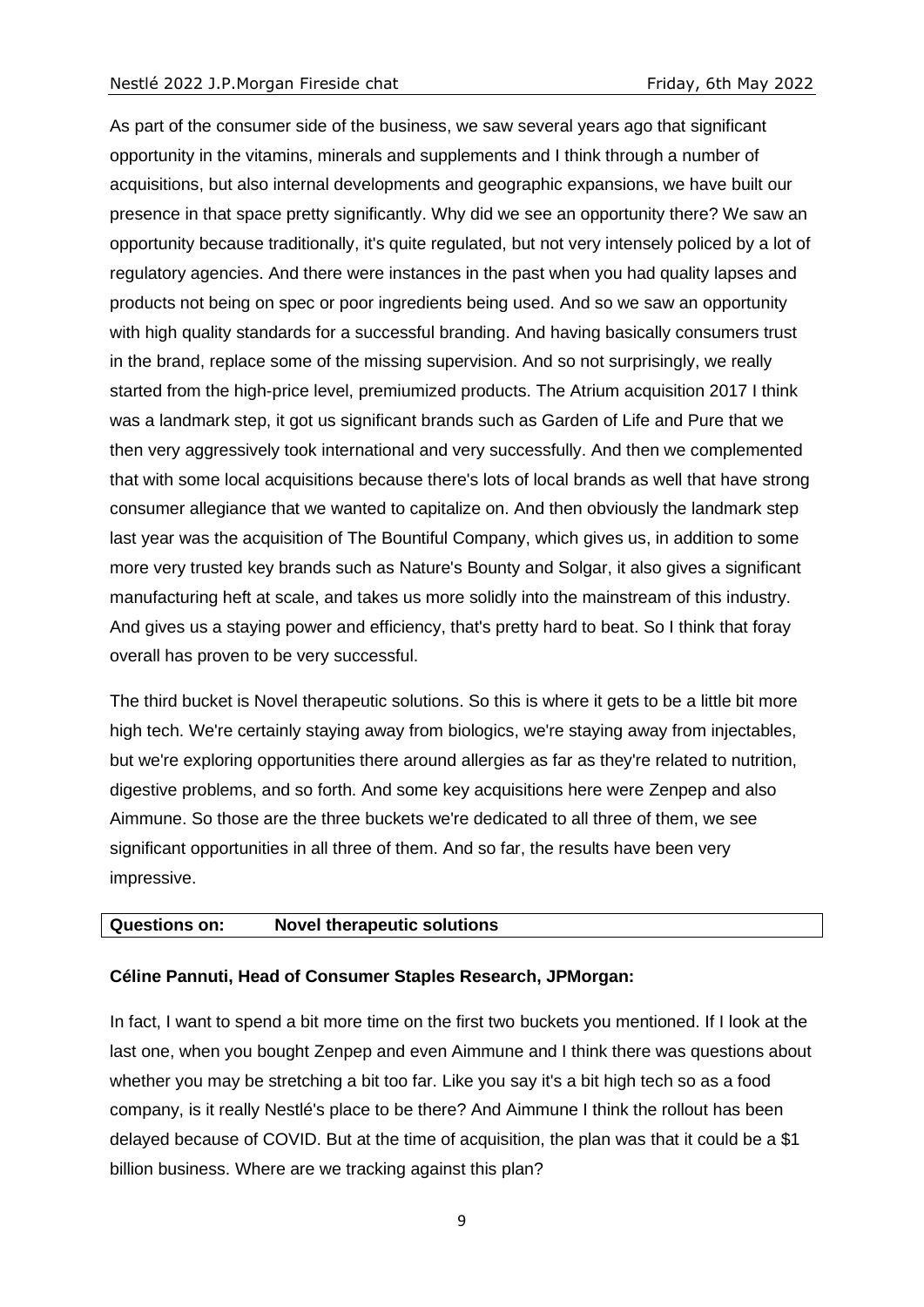## **Mark Schneider, CEO, Nestlé S.A.:**

So overall, when you look at our research and development budget and know-how, this whole notion of capitalizing on consumer health products and sometimes even Rx products that are related to nutrition and metabolism, in my view, makes sense. So there's a lot that the developers on both sides, in some of these acquired businesses and in our central research have to share and to talk about and it's been going really well in that regard. As I said, we're staying away from some of the really heavy-duty things that I know before from my days in healthcare, such as injectables, biologics, and so forth. In particular on Aimmune the impression was created that this was a biotech company because the specific approval mechanism that the FDA has used for this product, since it was the first of its kind was as a biologic. But as you know, it's a tablet with very precisely portioned, finely ground-down peanut isolate. So it's not an injectable, it's not a high tech, biologic product of any sort. It's really a very basic ingredient that's being applied in very controlled portion sizes. And we believe we handle that technology quite well. Also the manufacturing side, and also, we have some prior experience when it comes to pediatric allergy products. We had those in the Nestlé Health Science portfolio before and we also have them on the Infant Nutrition side. So we felt, this is something that we can handle well. The delay of course with COVID, since COVID has beaten everyone's expectations and how long the pandemic takes, yes, that's a fact. But I think now that rollout is in full swing in the United States, and we also got approval in Germany and the UK, and it's being rolled out there, as we speak.

## **Question on: VMS**

## **Céline Pannuti, Head of Consumer Staples Research, JPMorgan:**

We recently did an industry review and we looked at the VMS industry and OTC but I think VMS as you explained is more your interest. An industry that is meant to grow at 4 to 6% and certainly has been helped by COVID as you discussed earlier, the immunity needs during COVID. So I think it's on one side an interesting long-term industry, on the other hand, I think there's a bit of question mark about whether there's been a bit of a boost thanks to COVID and how much continuation of that we will see in the midterm. But as well you know in terms of quality lapse, that you discussed earlier, I think there is also question mark on whether there is a risk in going into that industry where you cannot really rest on scientific evidence. And so is that a risk Nestlé's taking going into that industry? Or on the contrary, what is Nestlé bringing to the table with R&D, digitalization and distribution to build those brands as you mentioned?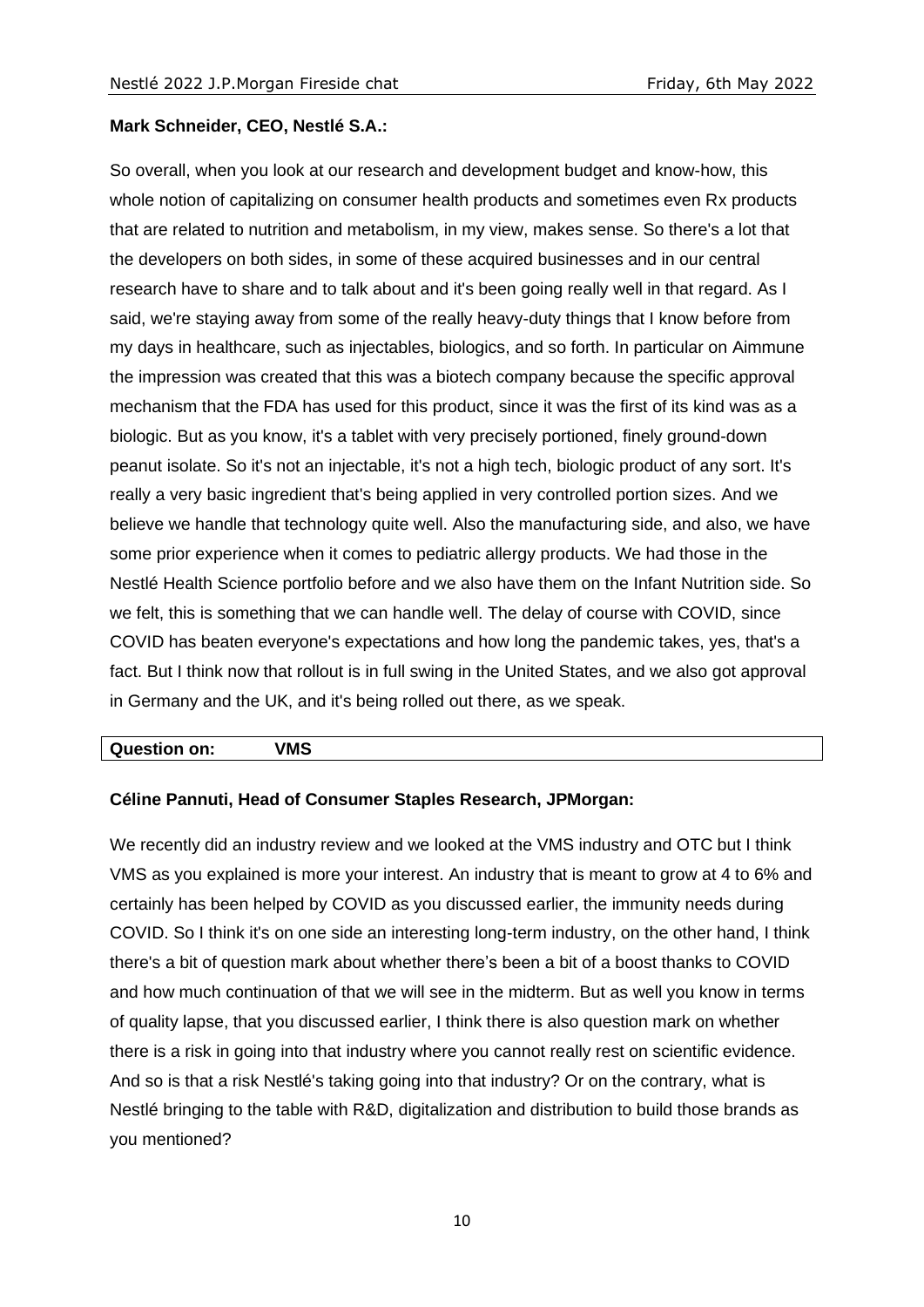## **Mark Schneider, CEO, Nestlé S.A.:**

Yes. So we believe in the potential of VMS, and I think as you see from our strategic moves before the pandemic, this was not something that was prompted by COVID. We discovered that as a promising growth segment before. It got an additional shot in the arm through the pandemic and the increased interest in immune boosting products. But I think you saw pretty consistent growth especially at the mid and premium price ranges even before and we believe that this will continue. I think generally, and boosted by COVID, there is an increased interest in health and prevention. People are so much more knowledgeable about micronutrients and what they may be missing or low on. Obviously, online and Dr. Google helps a lot with finding out about that. As a result, I think yes, you will have some ups and downs and some gyrations now with COVID and as you lap some of the strong COVID quarters. But even that has come out better than expected because, unlike the expectations in 2020, COVID didn't have one sharp end and then all of a sudden the pandemic is over. I think you know, the fizzling out here has been a much longer softer, more drawn-out process than expected by anyone. Hence there isn't that sharp cliff where all of a sudden sales are falling off and I think the first quarter numbers bore that out. So we believe it's strong industry

On the quality side I think it fits right into our quality aspirations when it comes to the manufacturing and the sourcing. Clearly as you see the way we handled our Garden of Life and Pure as high-quality brands, I think we continue to be good stewards of those, we didn't lessen any of the quality standards, if anything we were basically making sure that they got fully upheld and developed. There have been obviously a few black sheep in the industry when it comes to aggressive claims. So this is one where we are quite conservative, and we don't want to fall into that trap. But overall, there's also increasing medical evidence that with a modern time-constrained lifestyle, in the winter season, it's really hard to keep up, even with good nutrition, on all of your essential micronutrients. That's why we believe this whole process of supplementation, responsible good supplementation, does have medical benefits for a lot of people and is a real alternative, one that more and more people embrace.

Digital is a big factor in that because you can personalize. A good example is our Persona acquisition where it's a fully bespoke process. And you will see more and more elements of that. Then of course, even aside from personalization, this category is made, is absolutely made for e-commerce because you have something that can be shipped very easily, you have pretty good shelf life, you have something that can be defined really well and can be reviewed even on a small screen in good ways. And when it comes to the shipping process, it has a very high value to weight ratio. It's just made for e-commerce.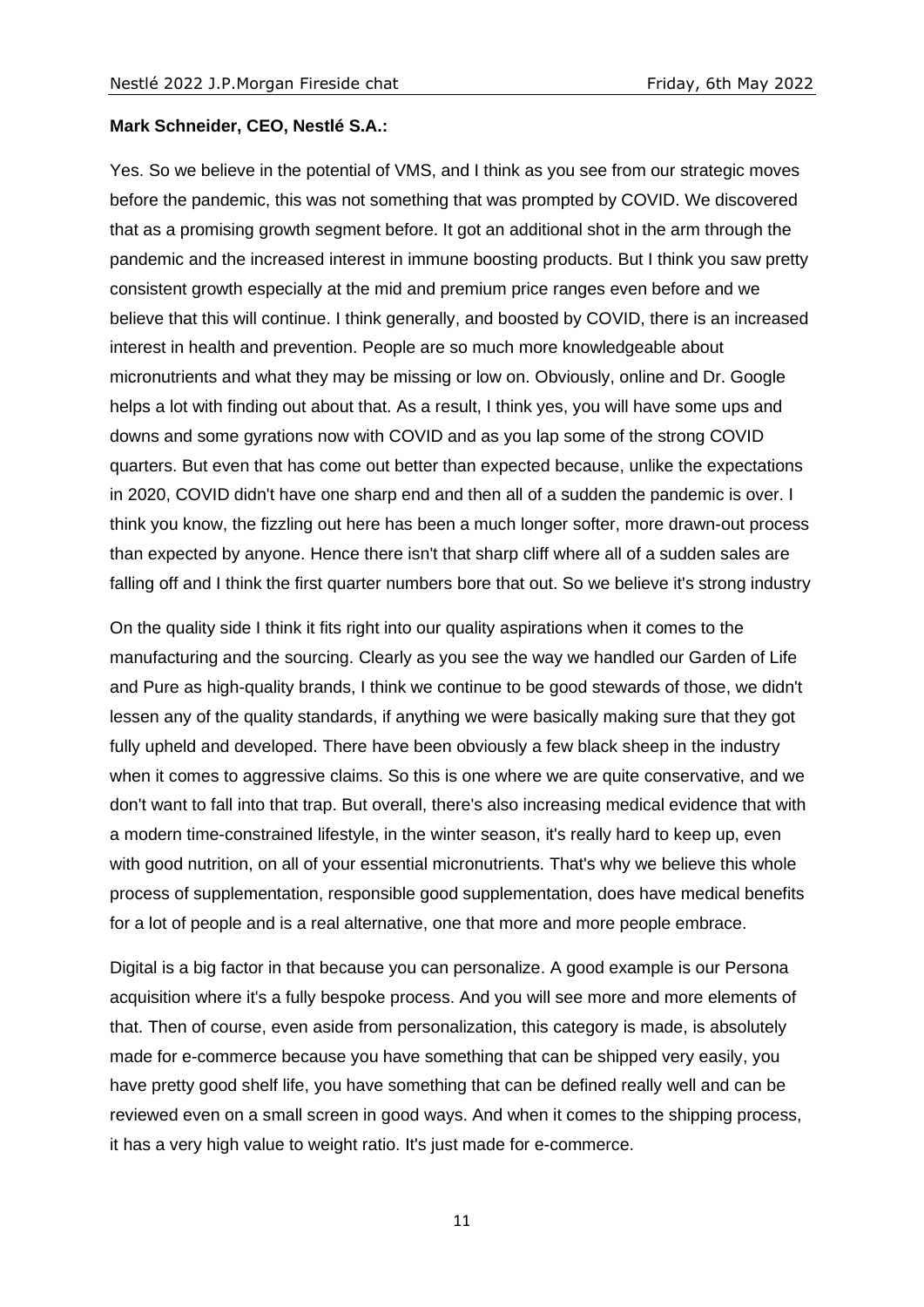## **Céline Pannuti, Head of Consumer Staples Research, JPMorgan:**

And knowledge as well, as a consumer to be able to self-medicate.

## **Question on: Globalization of VMS business**

## **Céline Pannuti, Head of Consumer Staples Research, JPMorgan:**

You told us about the capital market day so we are not going to steal all the thunder but just if you could quickly maybe tell us how the Bountiful and Atrium together, I think you have now have a leadership position in the US with 7% share in VMS. So how does that look now that you have owned Bountiful for six months and what should we expect outside the US because as you mentioned it's really local tastes, local habits, local brands. Can this be globalized?

## **Mark Schneider, CEO, Nestlé S.A.:**

So a lot of the modern day thought leadership in VMS, comes from the United States. So to me it is no surprise that some of the most globally recognized and strongest brand names in the space are based in the US and I think we now own quite a few of those. They stand for very meaningful, very intuitive and strong innovation that consumers really adopted over time.

So we are in the process of not only capturing all of the synergies in North America but then from that US base what we want to do is take these brand names international. As I mentioned on Garden of Life and Pure, we've done that already. I think there's additional opportunities for, not only those brands, but also Bountiful, Nature's Bounty and Solgar. I feel that Solgar in particular has had a very strong international following over the years. And as mentioned, to me, that's no contradiction to also trying to acquire meaningful local outlets. So we can really pursue it from all ends but there's always a synergy to be had, whether it's in manufacturing and distribution or on the branding side. And also, I think from the midpoint to the premium point, we really want to cover a number of price levels and not just be relegated to one small slice of the market.

## **Question on: Growing Nestlé Health Science**

## **Céline Pannuti, Head of Consumer Staples Research, JPMorgan:**

At the time of the acquisition of Bountiful I remember I think it was an interview from your head of Nestlé Health Science saying that the ambition was to build a position that would be like the one you have in Coffee and PetCare. So clearly, that's a long way to go, because it's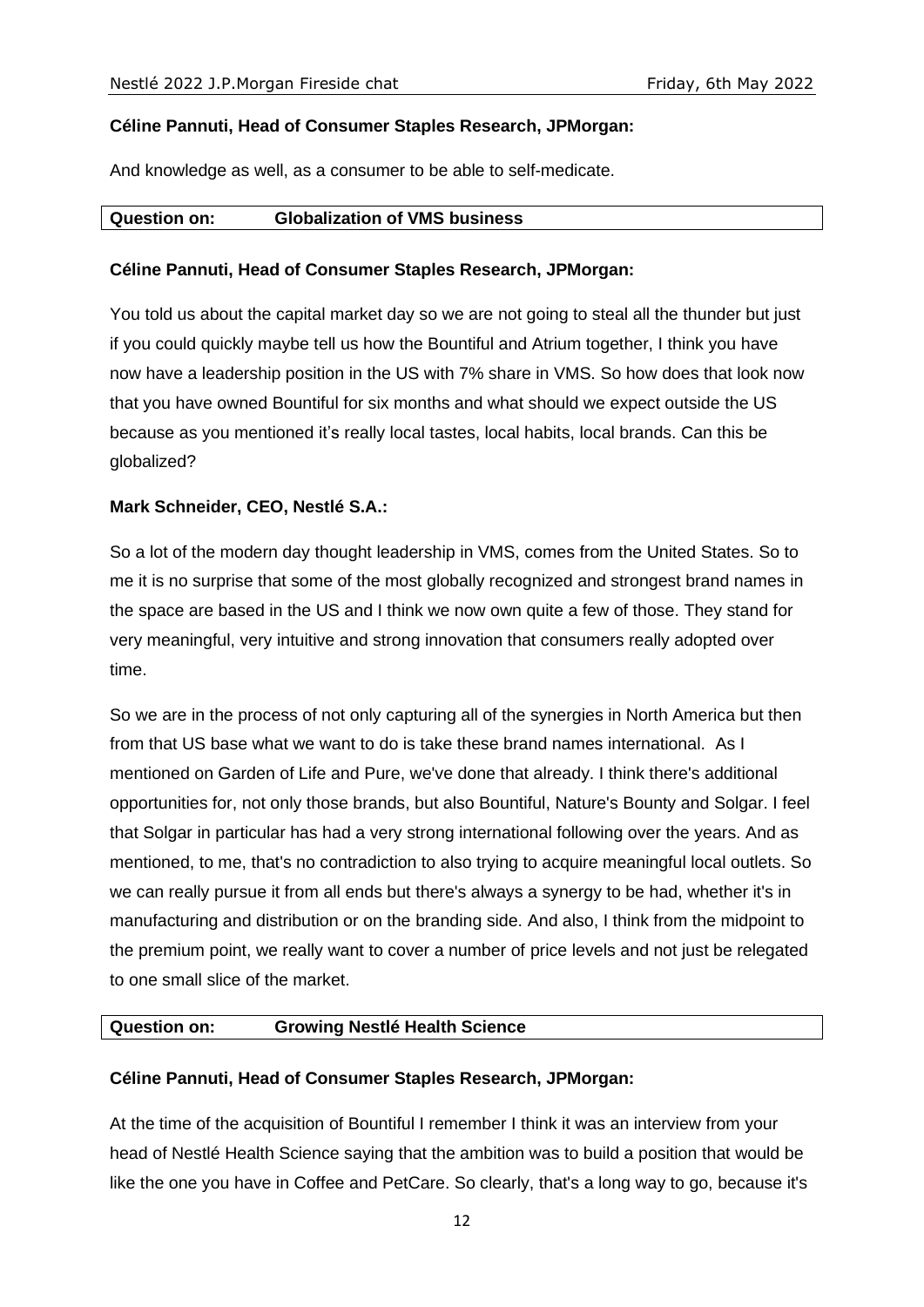a very fragmented industry. I would imagine, you already spent CHF10 billion in acquisitions over the past five years, in Nestlé Health Science acquisition is going to be part of that. So question is, is big better? At some point would you need a bigger acquisition in order to get ahead and increase the market share? As we look into those transactions that sometimes come with some OTC so what is the boundary? Also in terms of value creation because I know this is something you are super focused on. They come with higher multiples, so what is the value creation that could justify that you meet your return on invested capital in a good timeframe, let's say five years.

## **Mark Schneider, CEO, Nestlé S.A.:**

So looking back over the years, the one thing I wanted to stress to all of our investors is that this acquisition drive in Nestlé Health Science would not have happened and would not have continued if those deals would not have worked out. And so clearly, in addition to all the investing activity, I think they've done a beautiful job when it comes to integrating those acquisitions and then really performing at or above plan. In particular, on Atrium, which we discussed earlier, when it comes to the times, for example, for return on invested capital to exceed our weighted average cost of capital, we've been beating our own expectations there and clearly beating our group assumptions by long stretch, which is not easy on acquisition of that size once you get into the billions. So they literally have earned the right to acquire and with the way that the business has been performing until now, that continues. Now it'll continue in good measure. As you know, publicly I said quite a few times that our focus on acquisitions is small to mid-size and so it's not like we're waking up every morning itching here for a mega deal. And with this more focused strategy we have in Nestlé Health Science which is not to build up a super broad-based consumer health portfolio, but rather the more focused portfolio around nutrition and metabolism. Most of the time, you know, it is the small to mid-size acquisitions that get you there. There isn't something mega out there. And it would not be efficient to try to buy one of these mega deals, only to take out a tiny sliver that you're interested in. So clearly the focus stays. And also, since you mentioned the amount that we have invested over the years, don't forget, we also divested the Skin Health business. And so I think when you compare the situation outside of the traditional Food and Beverage activities right now to let's say 2017. It's much, much more focused, it's more successful, it's growing better, better margins, but it's also much more focused around what is our core and that is nutrition and metabolism.

## **Question on: Margins for Nestlé Health Science**

**Céline Pannuti, Head of Consumer Staples Research, JPMorgan:**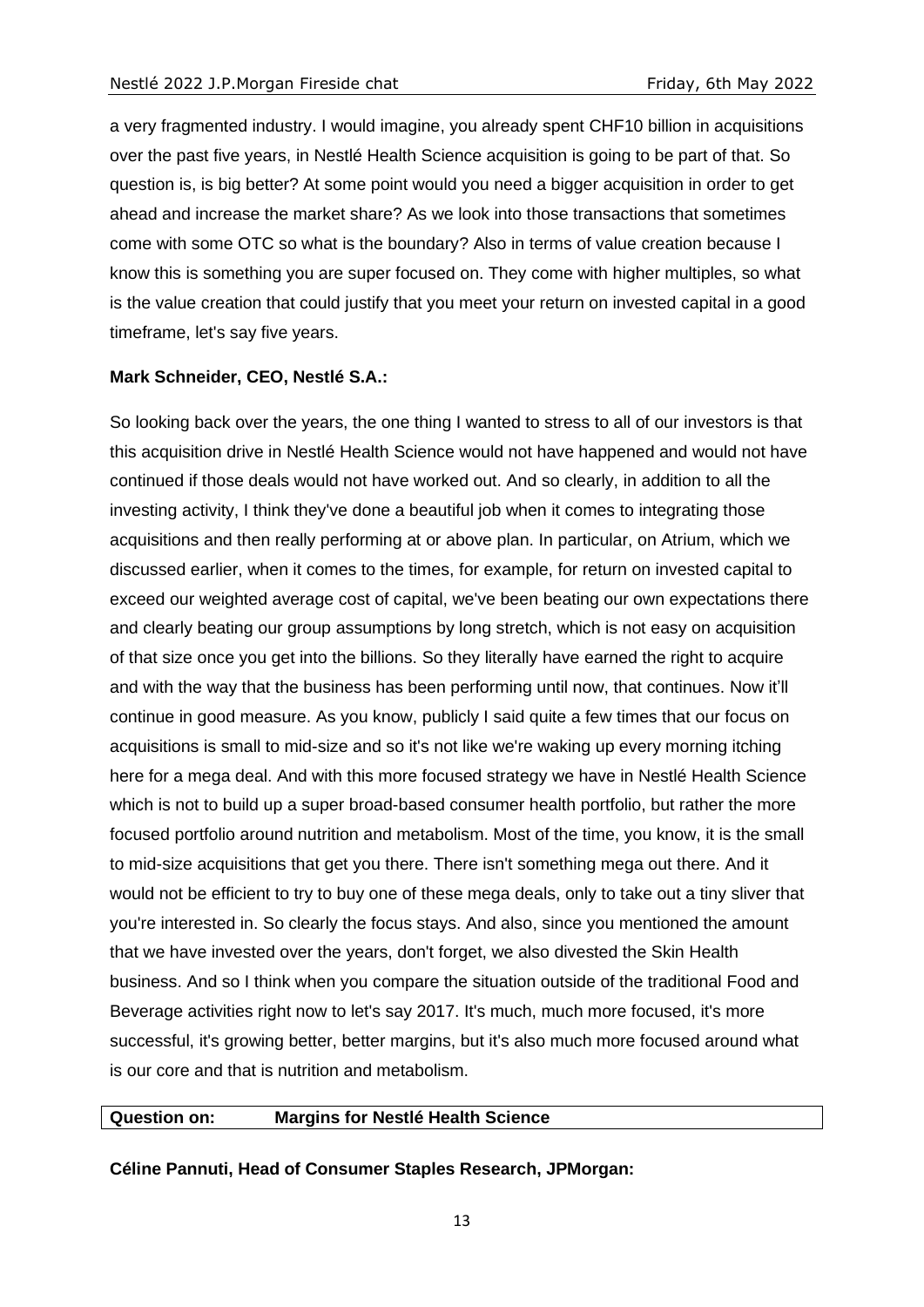Just quickly, maybe to wrap up on that. And I remember effectively Nestlé Skin Health and you know, how you tried to get to a better profitability. But if I look at Nestlé Health Science, great top line growth, I think about 11% growth CAGR, over the past four years. But margin, I think was 11% last year, 13% the year before. There were some exceptional because of Bountiful, but nonetheless, let's call mid-teens, the low to mid-teens margin seems lower than peers. So what is the trajectory ahead?

## **Mark Schneider, CEO, Nestlé S.A.:**

So those margins will improve over time. There're two drivers. One is that Bountiful integration process and the synergies it brings and we're still in the middle of reaping all of that. And obviously that takes a bit of time. Remember the deal only closed last August and I think we are at or even ahead of schedule when it comes to those integration steps but to see the full benefit of that flow through to the margin that's literally a one- or two-year process and we're in the middle of doing that.

The second one you shouldn't forget, on Aimmune that came with a pretty significant R&D budget. When you have literally close to zero in sales, you know that weighs you down but over time, this is expected, and you asked earlier, this is expected to be a billion-dollar opportunity. And so then that R&D budget gets spread over an ever-increasing amount of business and hence, the weighing here on the margin will reduce over time. So I'm not concerned about the margin because I think these two factors explain it really well. What you've seen before, you couldn't see that outside but what I saw before, since we didn't disclose the Nestlé Health Science profitability before. Before we've done these two deals there had been constant progression in the margin as a result of the synergies we had from acquisitions in the past.

## **Question on: Infant nutrition**

## **Céline Pannuti, Head of Consumer Staples Research, JPMorgan:**

In parallel, I would say to the good trajectory of Nestlé Health Science, there is a growth division of yours which is Infant Nutrition, which has disappointed. So I know earlier on you decided to put it back under the Zones. You have announced a restructuring in China. So maybe let's talk about what you feel in China right now. Not only the restructuring, but as a long term, international brand in this market, is that a risk or opportunity? And importantly, do you still see this category as a growth category and would you commit capital, if say an acquisition were to show its way, including in the US.

## **Mark Schneider, CEO, Nestlé S.A.:**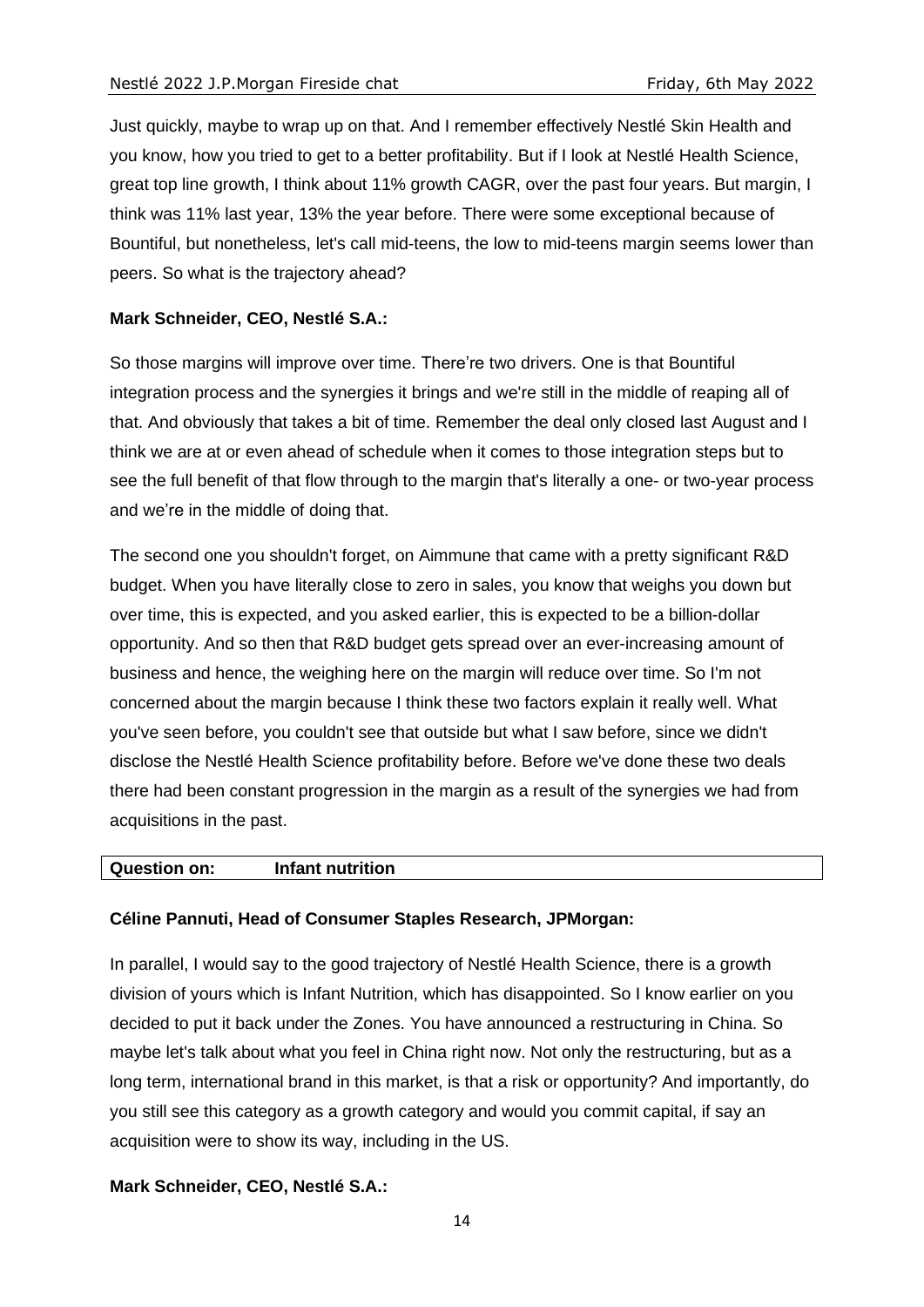So we're deeply committed to this category. And don't forget, these are products that the company, more than 150 years ago, was founded on. I also believe that the move from a globally managed business to one that is handled by the Zones in 2017/18 was the right one. You should separate that from some of the present issues we're dealing with, and I'll get to those in a second. I think it gave us not only a significant reduction in overhead costs, but also a much more focused and integrated way of dealing with Infant Nutrition. Because in many countries, this is sitting side by side with other Nestlé products on shelf and it also gave us a much more reactive, localized way of handling issues and issues are bubbling up to the top of the organization, onto my desk much faster. That global organization we have before at times slowed down that process significantly, so very much at peace with that.

What has happened around the world, but in particular in China is a significant slowdown in birth rates. That was on its way already, but it really got accentuated by the pandemic. I remember the beginning of the pandemic there was this question is this going to be baby boom or baby bust? And in hindsight it's very clear globally the answer was, it's baby bust because with all the medical and financial uncertainty, this was simply not the best time for people to either start a family or enlarge their family. And that has been weighing down on the business very significantly. On top of that, as you know, and we've been quite open about this in our various conference calls, we did have a number of homemade issues in China that accentuated the problem. And when you put all of this together, then I fully understand that these years '20, '21 and now the beginning of this year, are certainly not the best moment to talk about your commitment to nutrition. Nonetheless, it is a very important entry point to that consumer-Nestlé relationship. There is heritage there. Now we don't want to stay involved only for nostalgia, but we believe that when it comes to our purpose, when it comes to the best possible start in life through nutrition, there is opportunity there. And we believe that in addition to the core Infant formula offering, there's probably opportunities around that, that stretch into pregnancy and even pre pregnancy to offer the power of nutrition to really give the best possible start in life and the best possible pregnancy experience. Then obviously, a number of very strong good first years in life when it comes to nutrition.

So there's opportunity there. We're in the middle of addressing the operational issues. And I think that we will see later this year already some significant relief there and then over and above that, which was in that strategy question and really try to capture this opportunity in a better way. So in a prudent way, and step by step and aligned with that strategy, and we're willing to commit capital. Yes, we absolutely are. If we weren't, we should be out of it. But let me also say this, this should not be misunderstood as now trying to buy your way out of a problem. It should not be misunderstood as big-ticket reckless spending. So this is spending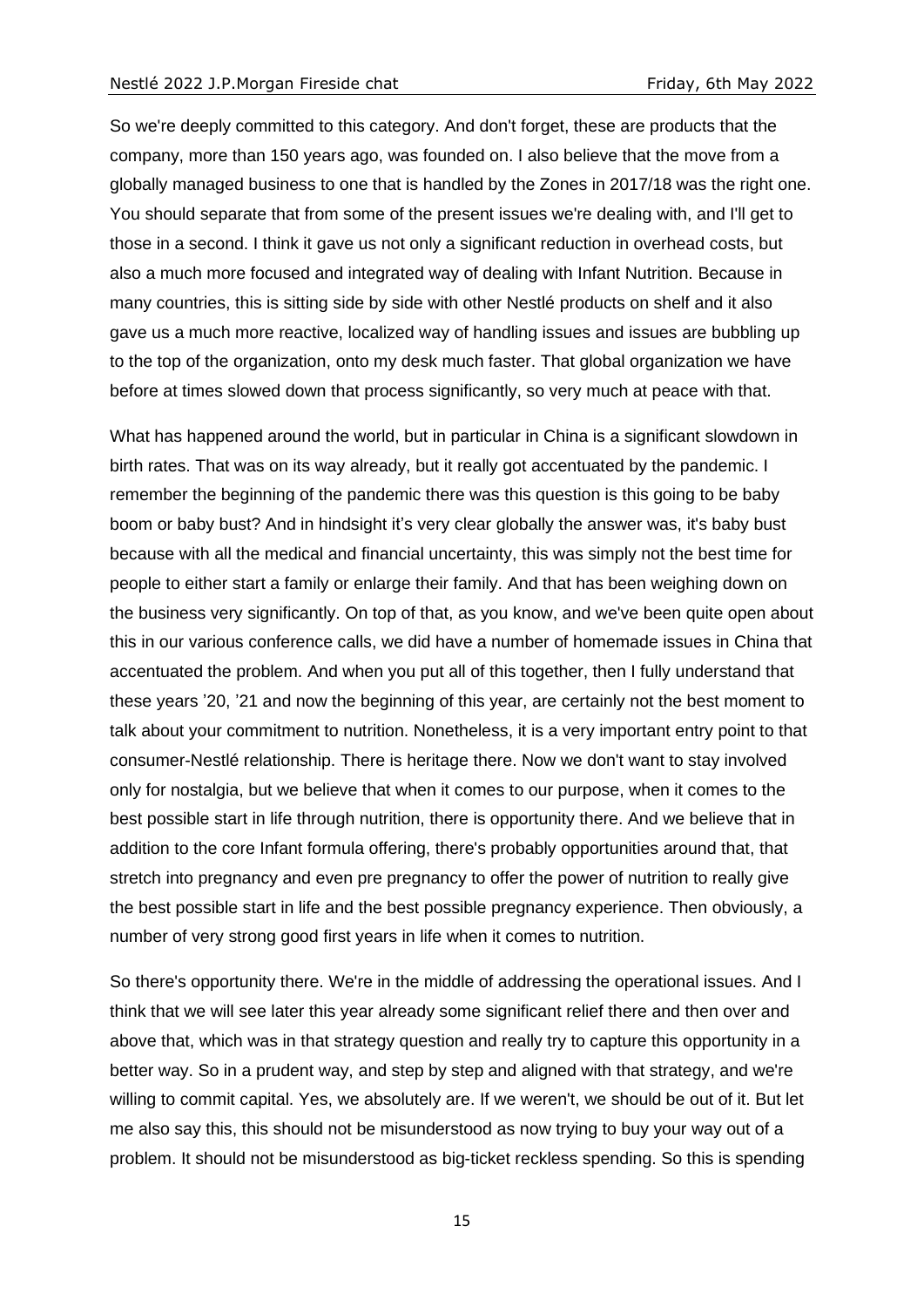in line with what I said and that is fix the operational issues we have. Be prepared to spend on innovation and be prepared to cautiously then explore opportunities just like we did with vitamins, minerals and supplements in Nestlé Health Science around that core of Infant formula that we have.

#### **Question on: 'Healthy' products**

## **Céline Pannuti, Head of Consumer Staples Research, JPMorgan:**

That brings me to the next subject, which is I would say an ESG related matter, but in fact translation probably would be around health that we just discussed, wellness, nutrition, a focus within the organization to provide a better-for-you product, reduced salt, reduced sugar. Nonetheless, if I look at portfolio changes within Confectionery, Prepared foods or Ice cream, there was a JV but you still own that asset at 49%. I just want to understand, how you reconcile your aims for Health, Wellness Nutrition, with still owning these assets that maybe just go even beyond indulgence?

## **Mark Schneider, CEO, Nestlé S.A.:**

Célline as you know from some of the media reports and our own conference calls, we're in the process of really updating some of these, what we call good-for-you guidelines, and that is our nutritional strategy. Just like we update d in years before our various sustainability and ESG commitments on the sustainability front. I think the core of what we offer, the nutritional aspirations we have, that is something that this company started on very early, in the late 90s under Peter Brabeck's leadership. We've done amazing work over the years when it comes to reducing sugar, salt, saturated fats, but I think now is the time for an update and the next stage and also new commitments and new aspirations. And so we're working on that and depending on how much time we have left over when we handle all these crises and at the same time want to make strategic progress hopefully later this year, we should be out with something that is more specific here.

In my view, rather than trying to look at everything through the lens of healthfulness only, it is important to open up and to see that there are products that clearly dedicated towards health. And then there's products that clearly by their very nature are indulgent and there I think rather than looking at the health angle only, which is important, the better angle may be responsible consumption because as we all know, food is not about survival alone. It also has indulgence and enjoyment built into it. There's also social aspect built into it. And so responsible consumption, responsibly applied can be a way here to provide a good framework for these categories. So to me, rather than talking about an in and out only, like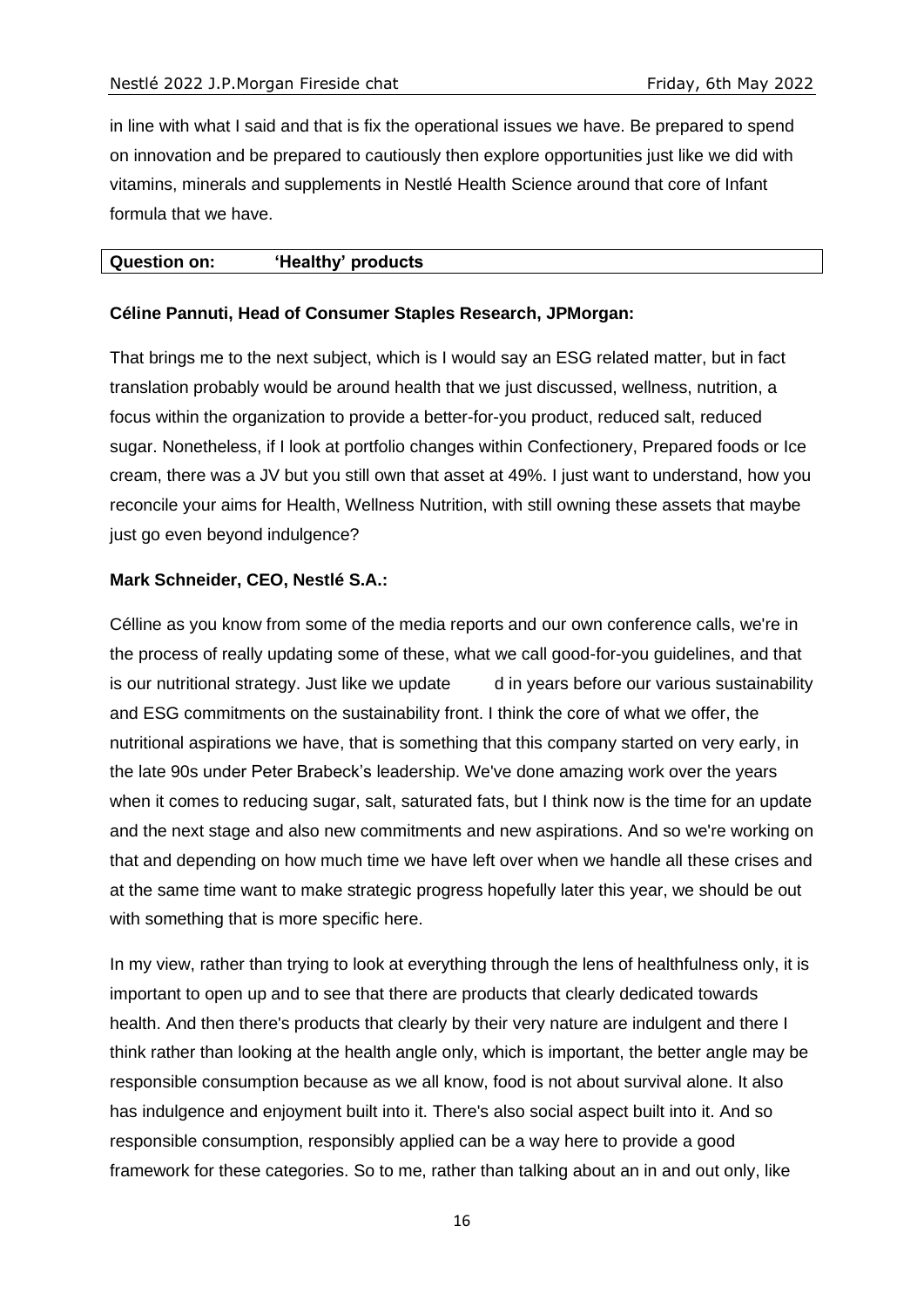are you in Confectionery or out of Confectionery, in Ice cream or out of Ice cream, it's more about that responsible consumption framework. So that would mean industry leading guidelines on marketing to children, it would mean complete transparency and full embrace of a consumer on pack information and rating systems. It would also mean very helpful portion guiding and also a bit of portion nudging. So those are some of the aspects we're working on for those categories. And I think this is one way to help consumers make more informed choices, but not to give up on an aspect in which we all live when we when we eat and that is yes, we are watching our health but also, we're after indulgence and enjoyment.

## **Question on: Plant-based opportunities and progress of Wunda**

## **Céline Pannuti, Head of Consumer Staples Research, JPMorgan:**

Another category that plays into how our diets are evolving is plant-based. And that's a category you've been very talkative about. However, its only CHF 800 million in sales or there abouts at Nestlé so is that really an opportunity for this to play a bigger role within Nestlé. And I think last year when we spoke Wunda was just launched. So how is Wunda doing?

## **Mark Schneider, CEO, Nestlé S.A.:**

So obviously this is coming from small and humble origins, but size is one thing, growth rate is another and the growth rates as you know were big, fat double digit, very consistently and they continue to be very strong. And if I talk to you today, for Nestlé about acquiring an CHF 800 million business with strong consistent double-digit growth rates, everyone would be jumping up and down with excitement. So yes, and you know this is connected to some of the core categories of what we serve. It's very much on trend, it's very much embraced by exactly that. better educated, younger, more affluent consumer that everyone is after. And so it would be a significant mistake not to build that and not to develop that over time.

So we're very committed to it. I think we've seen spectacular success on the plant-based food side. And then we've plant-based dairy and Wunda in particular. We knew that compared to some of the early market entrants, we were kind of late, but I think with a milk that is pea based we do have some significant innovation here when it comes to the nutritional value, protein content, and the taste has something really new to offer. One thing I can tell you from anecdotal evidence just having served it to so many people I have met no one yet that tells me I want to have my oat milk back. Okay, so clearly, I mean, this one gets so much closer to real milk and taste and you feel that it there's some more heft to it because there's a much higher protein content. And so, clearly there's excitement around the product,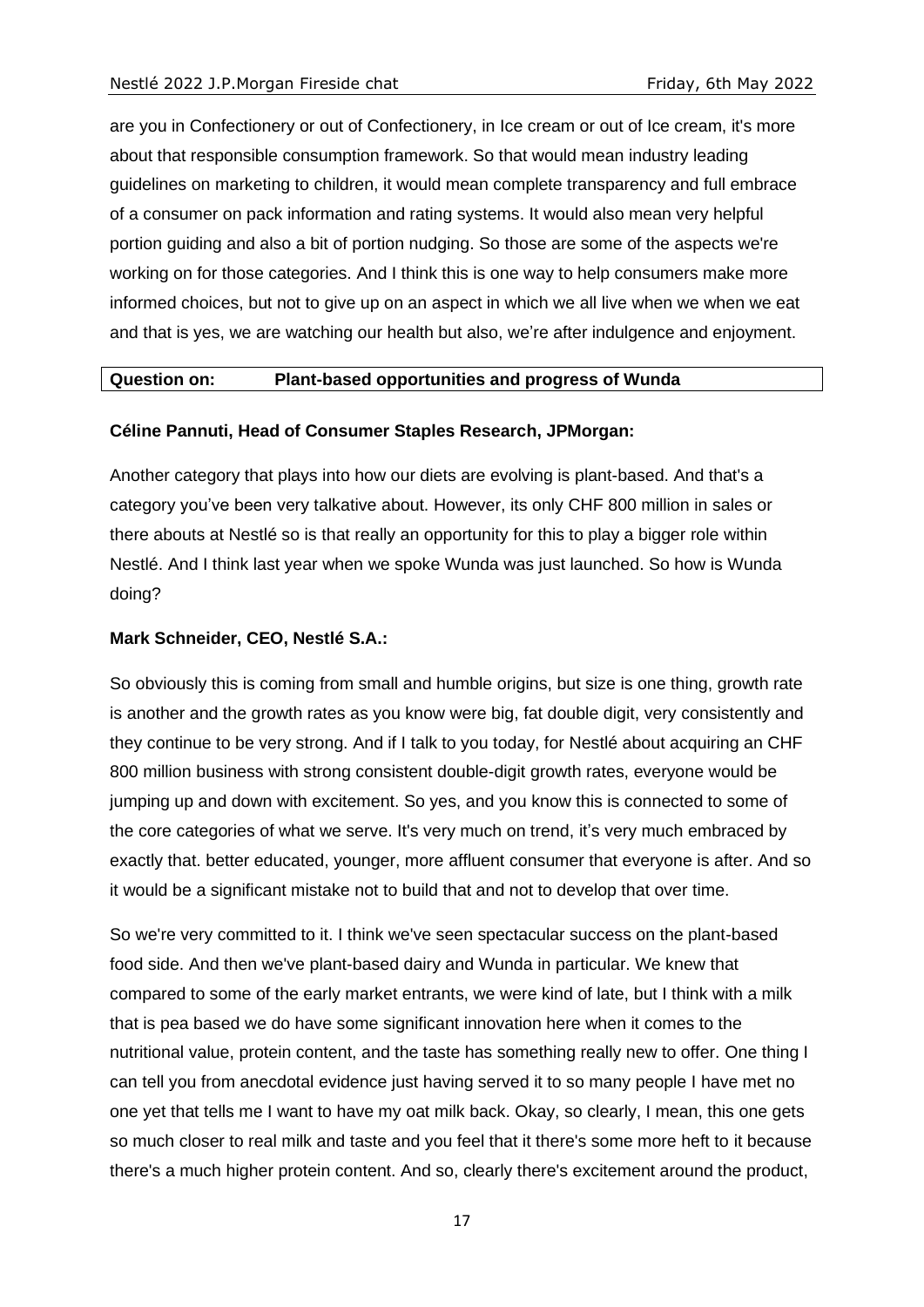We know we're late, but just like in food, the beauty is for us it's not only about success, with the core one leader offering. I mean the core one leader offering would be like the burger patty in plant-based foods. It is about what you can migrate these ingredients into and when you look at our categories, so we discussed Confectionery, Ice cream some aspects of Infant nutrition, the Nestlé Health Science, Medical nutrition offerings, coffee creamers, another example. So there's lots of offerings that actually can be premiumized, ameliorated with plant-based ingredients. And so competence in dairy alternative is pivotal for us. And so we're very committed to it and it's a great opportunity to premiumize across the range.

#### **Question on: Water and sustainability**

#### **Céline Pannuti, Head of Consumer Staples Research, JPMorgan:**

Another one where there is debate with investors and consumers about the sustainability credentials is Water. Now it's a smaller part of your portfolio because of the divestment in the US but it's still one of the growth categories. Again here given the issues about plastic, the issue about transportation, the issue about sourcing and impact on environment. How do you feel you can reconcile, what you want to do for good and what you provide and being in Waters? And like for Infant nutrition, would you commit capital to this category from an M&A perspective?

#### **Mark Schneider, CEO, Nestlé S.A.:**

Yes. To start with the last question first, I think we have, because we purchased Essentia last year and that's doing wonderfully well. And to me, it was smack right into the center of that new strategy of either going for premiumized or functional offerings and from the year before pulling out of the plain water offerings at the lower price segment. And since you connected it to ESG questions, we do have strong ESG ambitions as you know. The best way in Water to meet all of that, be one of the leaders and at the same time be commercially successful, is in either premium or functional because that's where you have the price point where you can build the brand around these credentials, and pay for all of these extra efforts and over and above efforts compared to industry averages, and yet at the same time make ends meet and to earn a good return. And that's exactly the strategy. So clearly when it comes to improving containers over time, when it comes to doing lots of work on wetland restoration and giving back more to water cycles than we take. There's lots of landmark work going on right now. And I know some of this is also available online. So definitely for anyone who's interested, please check it out. And we believe in those segments, it makes absolute sense to continue with the business that we have pioneered when it comes to large scale commercial water operations. I think this goes back to Nestlé in the late 80s, early 90s scaling that up and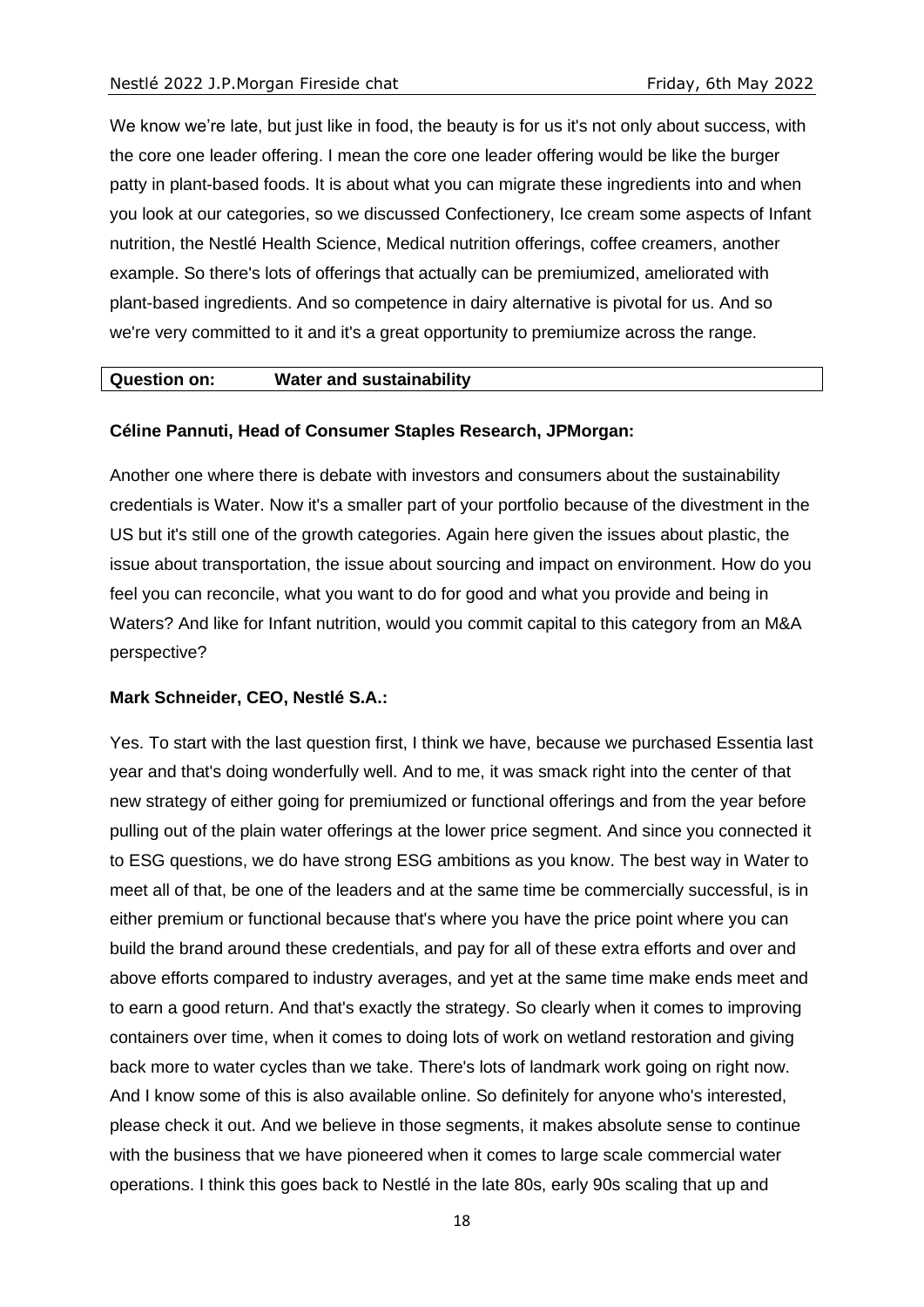contributing also to healthier hydration because over the years you see in so many advanced markets per capita consumption of carbonated soft drinks going down per capita consumption of water products going up and we've been driving a significant part of that trend. And that trend has runway so that's why staying in it, involved with it, is good.

#### **Question on: ESG commitments**

#### **Céline Pannuti, Head of Consumer Staples Research, JPMorgan:**

To finish on, on ESG and I think you know, we could spend a lot of time. But you've been spending a lot of money; 3.2 billion on climate, 1.5 billion on packaging, and recently you announced I think it's 1.2 billion investments behind the Cocoa initiative. Question is, is this the price to pay, the license to be in business or can you use this investment to differentiate your product offering, market that to consumers to make Nestlé stand out in terms of all the actions and investment you've made in that?

## **Mark Schneider, CEO, Nestlé S.A.:**

Yes, so personally I'm not a big fan of this license to operate term because it makes it sound like a chore or duty that you're not really convinced about but maybe someone else is convinced about it, and hence grudgingly you do it. That's not the way I look at many of these ESG initiatives. Where yes these are significant societal problems that we're up against. Consumers are very aware of that and here again, the younger, the better educated, the more affluent the consumer, the index is higher when it comes to concerns and also for them somehow this flows more directly into purchasing considerations and decisions. And so there is an opportunity to combine it with the aspects of the brands that we sell. So look at Nespresso, which as you know, has just been certified as a B Corp and has been a key driver on a number of sustainability initiatives. To me, Nespresso, the ESG credentials are part of the cachet, and attraction of this brand. And so this is a great example of how ESG leadership and progress and premiumization go hand in hand. And to me, that's the guiding light for what a lot of other brands can do in our line-up. And so that commercial opportunity, making good things happen using business as a force for good but also building a business case for it. That's the first and foremost approach. Many of these headline numbers, of course, sound large, but remember, they're spread out over a number of years. So for anything that you can take into your P&L over time, and where you see it's coming and ramping up to me is more like an investment that you can prepare for and we always said that we would also look for corresponding synergies and savings opportunities to make it budget neutral.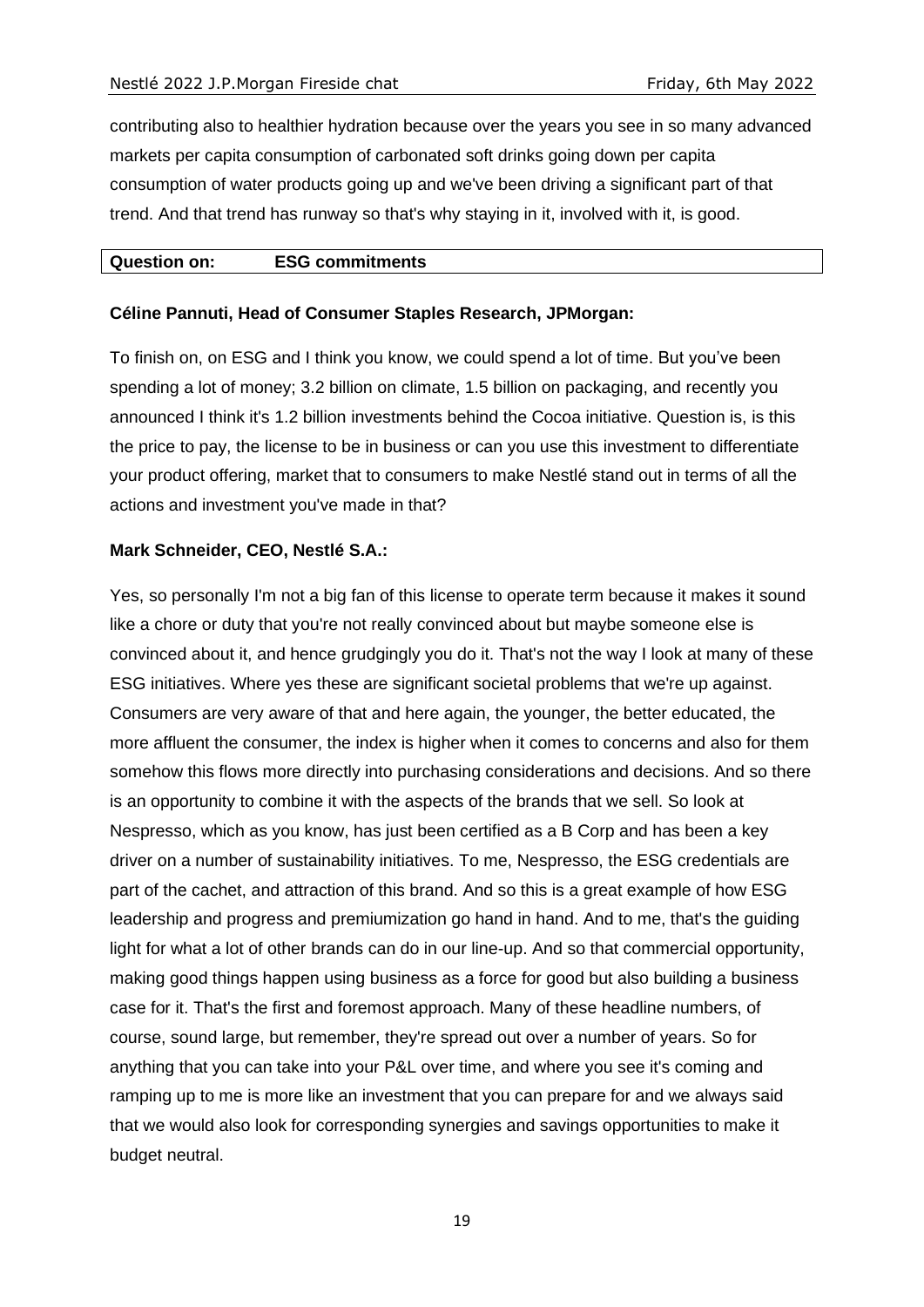## **Question on: Emerging markets**

#### **Céline Pannuti, Head of Consumer Staples Research, JPMorgan:**

We are almost at the end, to five minutes to go. Before we finish, first question on emerging markets to wrap up a bit the geographical review because you did extremely well in the US and that has been your focus. I think you had focus to improve China, I think IMF we discussed, and I think India. Those are two markets that strike me where Nestlé still in relative size could be bigger there. So has it been an issue to develop this market, given the current political and COVID led crisis? Or is it always it's really a lack of organic opportunity there?

#### **Mark Schneider, CEO, Nestlé S.A.:**

So I've always been a huge emerging market fan. And yes, of course, depending on what year and what particular country you look at, there are ups and downs. There is more volatility in emerging markets, that's just a hallmark of those. But when you see through that volatility, when you look at it over a number of years, they're still above par performance, and I think yet a lot of good upside to be had. So very committed to it. Very thankful, that the people before me running Nestlé have been doing early forays into emerging markets and building a truly global company that has deep roots in many emerging markets and where we're seen as a market insider on those, and so it would be a great mistake not to build on that.

So if you have seen more deal making activity in the US and in Europe, I think it's more a sign of a more vibrant M&A market and more deal flow. It's not a sign of lack of interest. So I would love to do meaningful transactions that are right at the center of our focus and with prudence of course in emerging markets at the right price. But then discipline. That discipline that applies to advanced market transactions also needs to apply to emerging markets and we've been walking away from a number of transactions where we felt the price just wasn't right or something else didn't sound good as part of our due diligence. That discipline shouldn't go away. But for the right opportunity, yes, I would love to build the footprint and believe that there's continued upside in emerging markets.

#### **Question on: Delivering on top line and bottom line in inflationary environment**

#### **Céline Pannuti, Head of Consumer Staples Research, JPMorgan:**

Thank you, Mark. You have 30 seconds to answer this question it's going to be easy, I'm sure. The last question, you said you want to have growth, over growth, over growth. As you